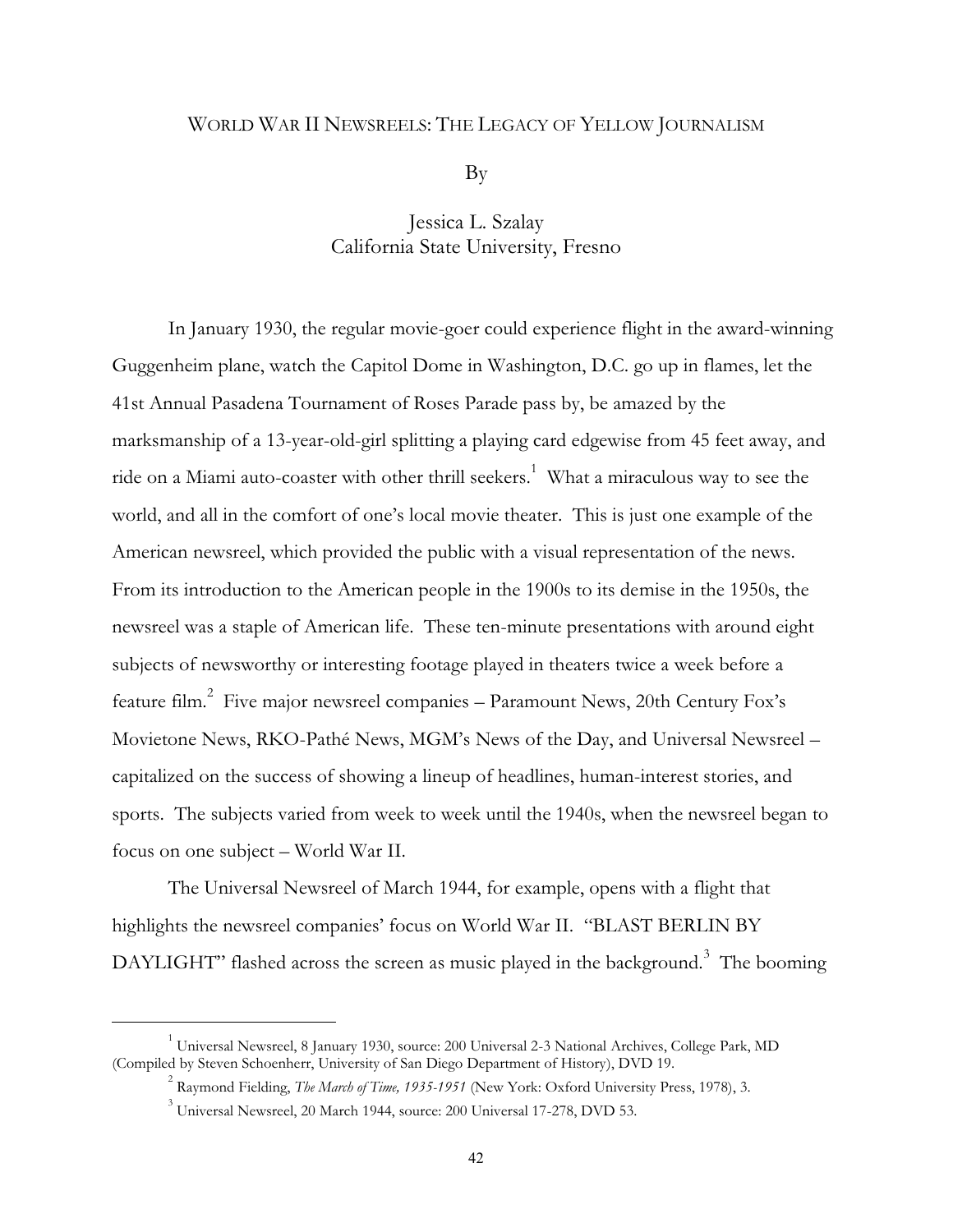voice of the narrator announced, "The United States Army Air Force is off for Berlin. Bucking a 70 mile an hour headwind, our flying forts hit temperatures ranging as low as 58 below zero – as it's bombs away over the German capital!" The first subject of the reel concluded with the return of the successful raiders, which before that lost fourteen bombers. The images of the flight, planes, bombs, and return flight are constantly accompanied by music or narrations. This same newsreel shows a battle with the Japanese near the Saipan and Tinian Islands. The newsreel also reported, with the narrator reciting his lines in an Irish accent, on the New York St. Patrick's Day parade strutting down Fifth Avenue. Caught between two goals – entertaining movie audiences and presenting factual information from the war front – the newsreel was at a crossroads, judged by cinema critics as a far cry from entertainment and labeled by journalists as pure entertainment. Even so, the American public clamored for the seemingly real-life events portrayed on the movie screen.<sup>4</sup> In order to satisfy all of these audiences – cinema critics, journalists, and the public – the newsreel mirrored another earlier form of wartime journalism that presented sensationalized news – yellow journalism, which flourished during the Spanish-American War.

World War II-era American newsreels and turn-of-the century yellow journalism newspapers display similarities, both in their sensationalized war content and in the techniques utilized to present that content. In the following pages I elucidate how yellow journalism lived on in World War II-era American newsreels through an analysis of the newsreels of one of the major producers of the films, Universal Newsreels.<sup>5</sup> Print journalism eventually eschewed the sensationalized tactics of yellow journalism when a more

<sup>4</sup> Raymond Fielding, *The American Newsreel, 1911-1967* (Norman: University of Oklahoma Press, 1972), 289.

<sup>5</sup> Although five newsreel companies, Paramount News, 20th Century Fox's Movietone News, RKO-Pathé News, MGM's News of the Day, and Universal Newsreel, were active at the time, here I concentrate only on the newsreels from Universal Newsreel. The 44-disc DVD collection of Universal Newsreels I have come from the University of San Diego, which were recorded by Dr. Steven Schoenherr for his history classes. The newsreels have been copied on mini-DV tape at videotape resolution from the public domain reference videocassettes at the National Archives in College Park, MD of the Universal Newsreel gift collection made to the federal government in 1970 that included 30 million feet of film made from 1929 to 1967.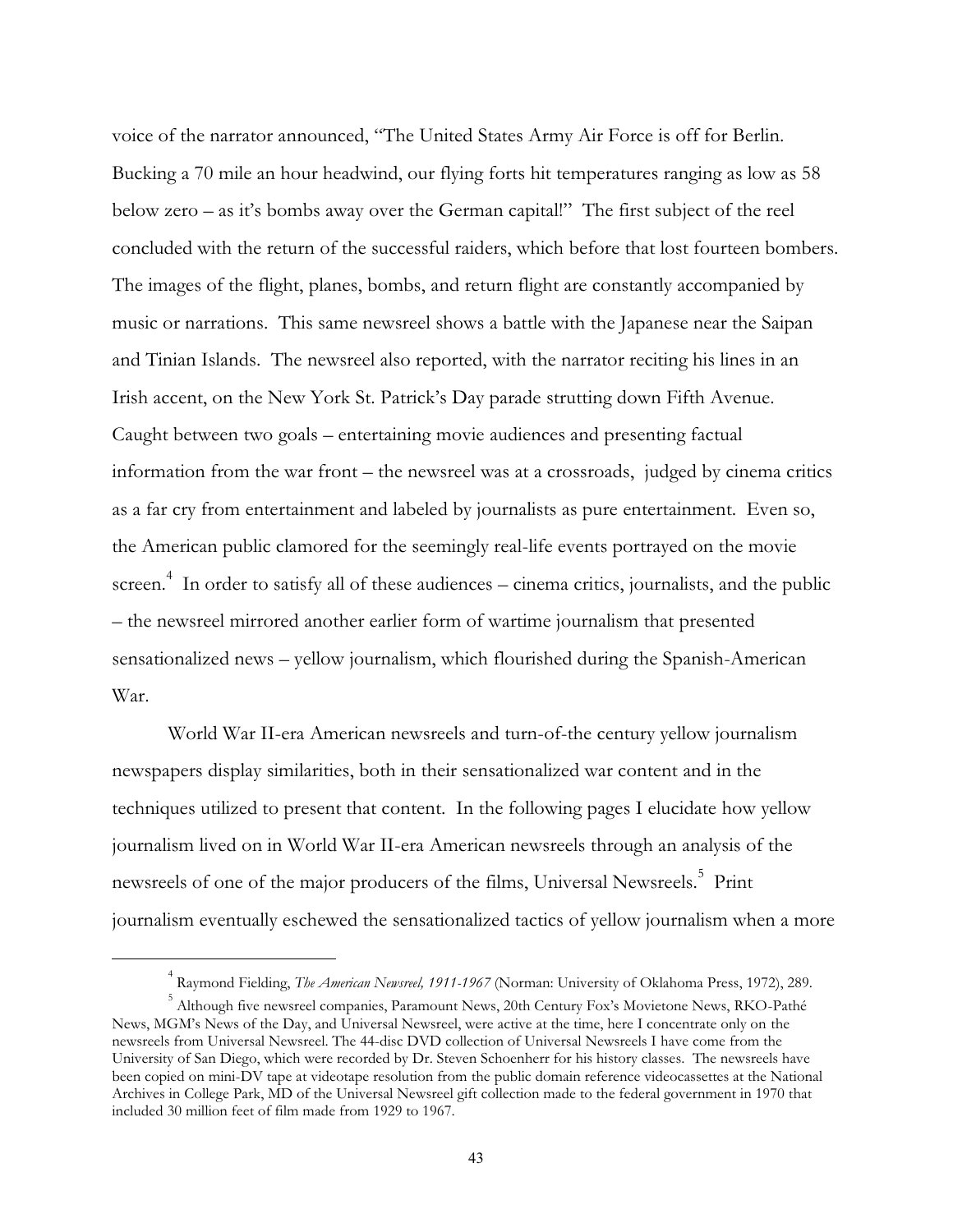formal code of conduct was introduced. $^6\,$  As I discuss, however, the content and format of yellow journalism, never left the field of journalism; rather it was adopted by a different and developing medium. The legacy of yellow journalism lived on in World War II newsreels as the American people willingly accepted the news from the war front in a new and exciting film format.

#### **Yellow Journalism and the Spanish-American War**

l.

At the turn of the twentieth century, yellow journalism gained national attention for its coverage of the Spanish-American War as industry giants William Randolph Hearst and Joseph Pulitzer fought for newspaper readership. The American people accepted both this competition and the information that the competition produced. Yellow journalism – eyecatching headlines, sensationalized news, and the penchant for self-promotion – made its mark on the American public. During the nineteenth century, an increased demand for information by the public, an increased role of reporters with their new writing style, and the increasing stature of the newspaper publisher and editor led to newfound competition during the 1880s.

The competition began with the New York *World* and its publisher, Joseph Pulitzer. In 1883, Pulitzer bought the struggling newspaper and in three years made it the most profitable newspaper in the nation. Circulation rose from 15,000 to 100,000 as Pulitzer and the *World* created a "new journalism" that other newspapers emulated.<sup>7</sup> Pulitzer's new journalism, according to George Douglas, was based on six factors: "good news-coverage peppered with sensationalism, stunts and crusades, editorials of high character, size,

<sup>6</sup> Hazel Dicken-Garcia, *Journalistic Standards in Nineteenth Century America* (Madison: University of Wisconsin Press, 1989), 8 and 257. See also, Richard L. Kaplan, *Politics and the American Press: The Rise of Objectivity, 1865-1920* (New York: Cambridge University Press, 2002), 2; Stephen J.A. Ward, *The Invention of Journalism Ethics: The Path to Objectivity and Beyond* (Montreal: McGill-Queen's University Press, 2006), 191.

<sup>7</sup> George H. Douglas, *The Golden Age of the Newspaper* (Westport, CT: Greenwood Press, 1999), 95; Frank Luther Mott, *American Journalism, A History: 1690-1960* (New York: Macmillan, 1962).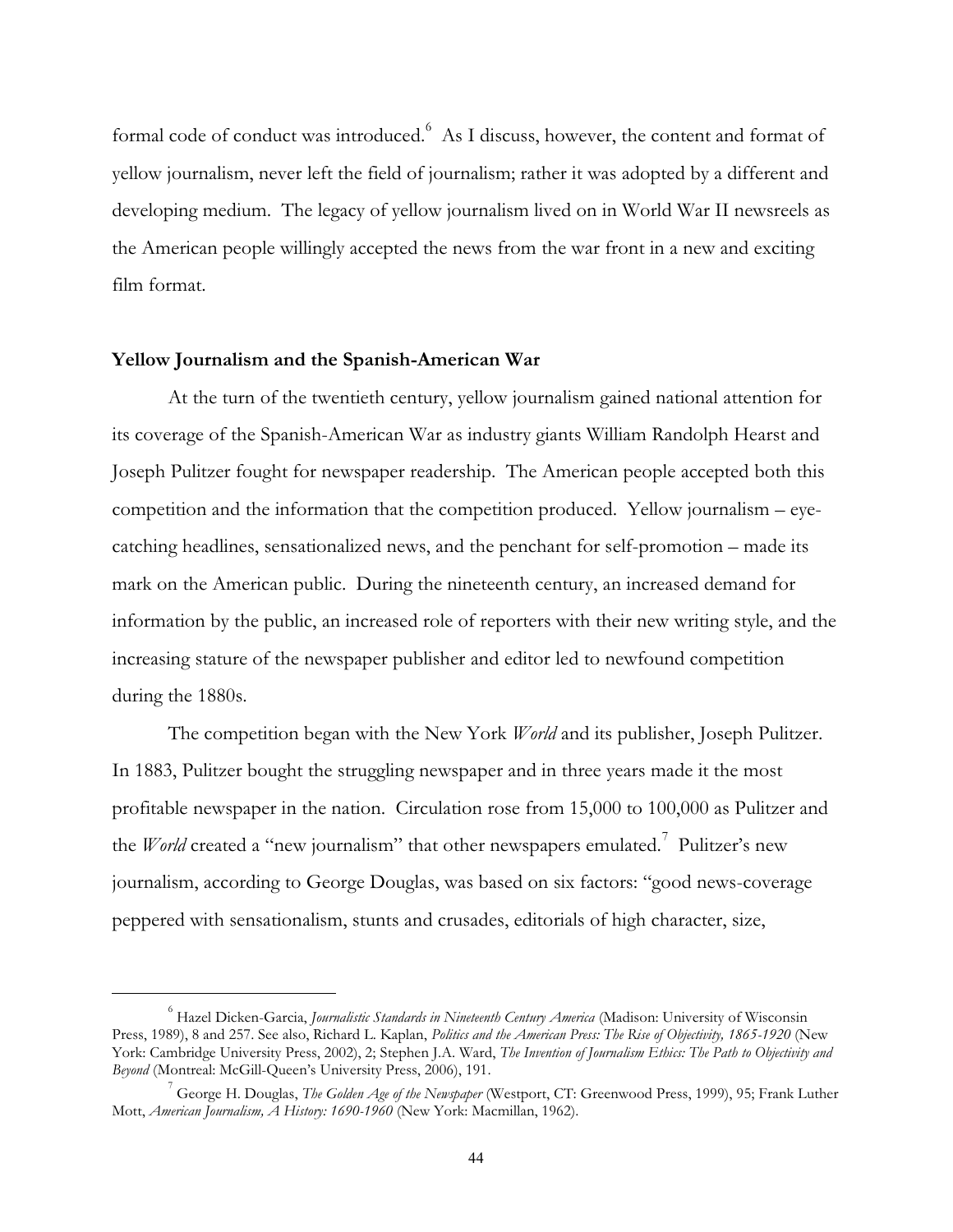illustration, and promotion." $^8\,$  The hallmark of Pulitzer's success with the American public was his Sunday edition, which debuted in 1893 filled with illustrations and cartoons, all in color. A newcomer to the New York newspaper scene sought to take on Pulitzer and the *World*'s recipe for success. In 1895, William Randolph Hearst bought the New York *Morning Journal* and infused it with, in Douglas's words, "even more blatant techniques than those employed at the *World* – bigger headlines, more sensationalistic treatments, more sin and sex, more outrageous crusading, larger pictures, and something Pulitzer had not stooped to: overt manipulation and distortion of the news."<sup>10</sup> While the use of such techniques attracted attention and readers to the *Journal*, Hearst's main competition from Pulitzer remained the *World*'s Sunday edition. In response, Hearst offered large salary increases to the staff of the *World*'s Sunday edition, all of whom accepted and joined the *Journal*. <sup>11</sup> Particularly damaging was the departure of Richard F. Outcault, illustrator of the popular comic strip, "The Yellow Kid." In response, Pulitzer hired George B. Luks to continue drawing the comic strip. $^{12}$ Both the *World* and the *Journal* had yellow kids, which stood as the symbol of the rivalry between the two papers – the yellow press.

The yellow press reached its climax with the Spanish-American War. From April to August 1898, Spain and the United States fought over the islands of Cuba, Puerto Rico, the Philippines, and Guam. Both the *World* and the *Journal* had been covering the revolt in Cuba following an 1895 Baire outbreak. At least four New York newspapers had correspondents and illustrators in Cuba supplying stories.<sup>13</sup> Coverage increased in 1896 thanks to the new Captain-General of the Spanish armies, Valeriano Weyler, nicknamed "the Butcher" due to

<sup>8</sup> Mott, *American Journalism*, 439.

<sup>9</sup> Douglas, *The Golden Age of the Newspaper*, 97-98.

 $^{\rm 10}$  Ibid., 109.

<sup>11</sup> Mott, *American Journalism*, 524.

<sup>12</sup> Douglas, *The Golden Age of the Newspaper*, 109-110.

<sup>13</sup> Sidney Kobre, *The Yellow Press and Gilded Age Journalism* (Tallahassee: Florida State University Press, 1964), 283; Mott, *American Journalism*, 528. The *World*, *Journal*, *Sun*, and *Herald* had reporters and illustrators in Cuba following the 1895 revolt.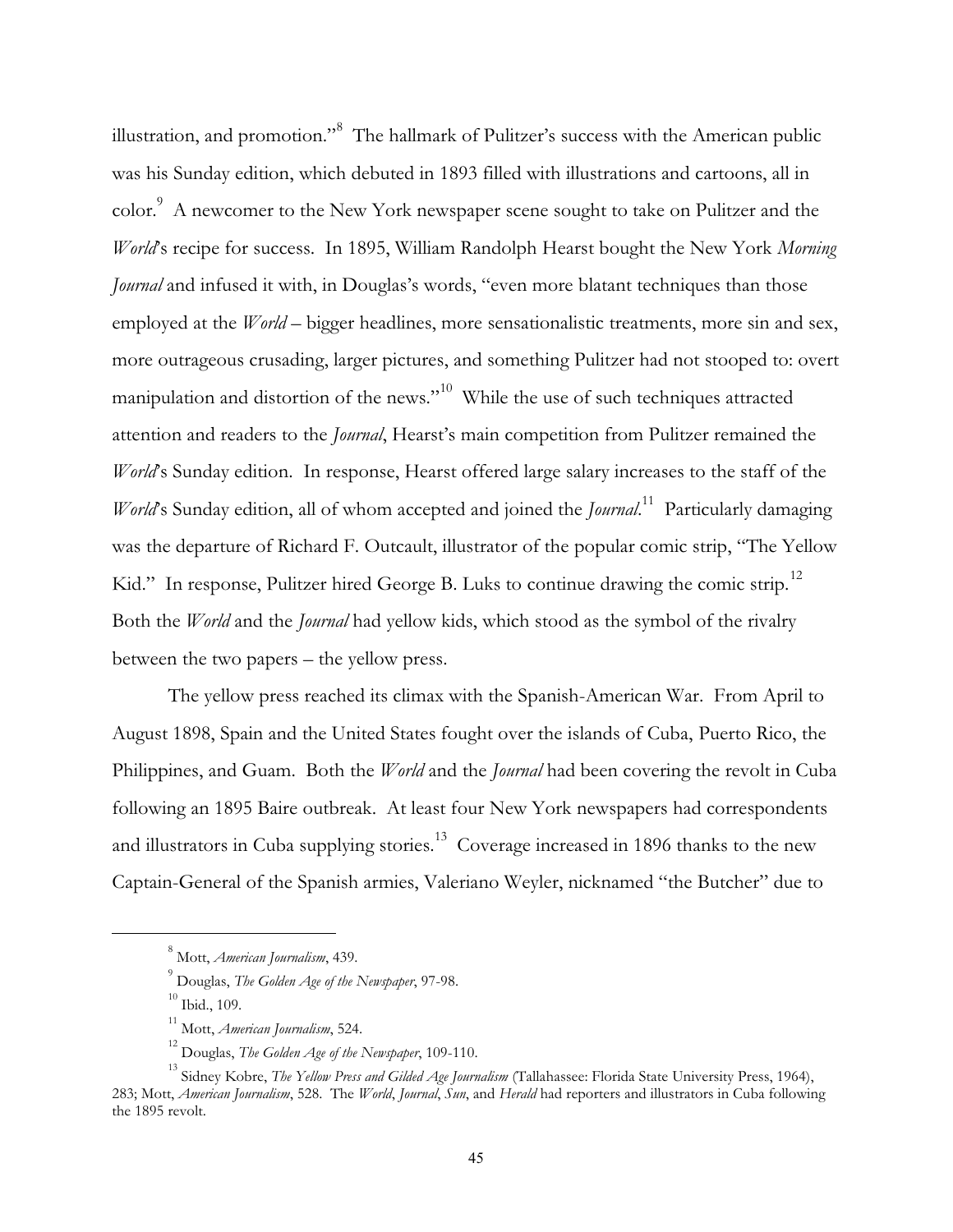his reputation for brutality. The *World*'s correspondent Sylvester Scovel gruesomely reported on the brutality of Weyler and his soldiers in 1896:

"I'll make you," said the Spaniard, and he proceeded to tear off her clothing. He then questioned her anew and receiving no answer from the woman, who was crying hysterically, he unsheathed his sword and fell to cutting and slashing his victim, until her blood covered the floor and she fainted in a corner. Her shrieks and entreaties only served to provoke the brutal laughter of the soldier … With a convulsive movement the woman tried to shield her child with her own body, but the merciless bullets did their work. $14$ 

Similarly, Hearst's *Journal* exploited ensuing events such as the Ruiz affair, the Cisneros rescue, and the Dupuy de Lôme letter. Hearst's coverage of these events support an alleged correspondence between Hearst and his illustrator Frederic Remington, who was in Cuba. Remington reported to Hearst in early 1897 that all was quiet in Cuba and there would be no war. Hearst allegedly replied, "You furnish the pictures and I'll furnish the war."

Hearst swayed public opinion in favor of American intervention by casting the Spanish in an unfavorable light. For example, he used the plight of Evangelina Cisneros, the niece of the Cuban president, who was imprisoned by Weyler for allegedly enticing a military governor to enter her room where Cubans attacked him. $^{15}\,$  With Hearst's sensationalist coverage, "The Cuban Girl Martyr" was born, prompting thousands of supporters to sign petitions to free Cisneros. Tales of her deteriorating health and the morbid conditions of the prison in which she was kept filled the *Journal* and other papers that picked up the story. In October 1897, reports surfaced that Cisneros had escaped thanks to the assistance of outsiders. Days later, with the headline "An American Newspaper Accomplishes at a Single Stroke What the Red Tape of Diplomacy Failed Utterly to Bring about in Many Months," the *Journal* claimed responsibility through their reporter Karl Decker for freeing Cisneros<sup>16</sup>

<sup>14</sup> Kobre, *The Yellow Press and Gilded Age Journalism*, 283.

<sup>15</sup> Ibid., 286; Charles H. Brown, *The Correspondents' War: Journalists and the Spanish American War* (New York: Scribner's, 1967), 96; Mott, *American Journalism*, 529.

<sup>16</sup> Brown, *The Correspondents' War*, 99.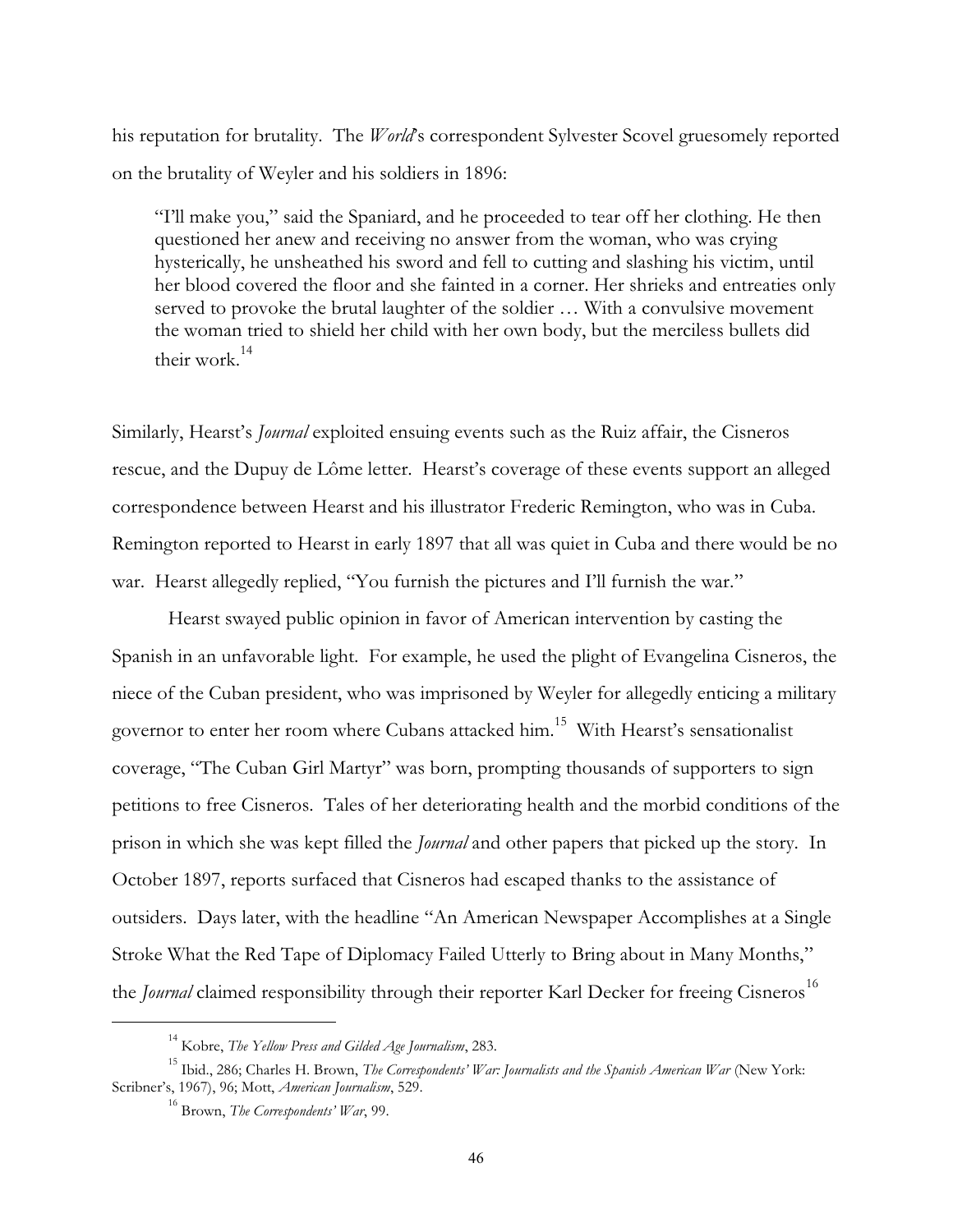Cisneros was welcomed with a rally at Madison Square Garden and a reception with President William McKinley in Washington, D.C. Hearst and his reporters covered the rescue in a way that made the nation feel an emotional connection to the Cuban struggle. The incidents covered in both newspapers created a sensation across the country, further intensifying public opinion leading up to the sinking of the *Maine*. 17

The U.S. warship *Maine* had been in the Havana harbor since 24 January 1898 protecting United States citizens and their property. On the night of 15 February, an explosion destroyed the warship. The next day, diagrams, displays, and black headings covered the front pages of the *World* and the *Journal* beginning, according to Sidney Kobre, "the practice by most American newspapers of utilizing heavy type across several columns in displaying significant news."<sup>18</sup> While a Court of Inquiry was dispatched from Washington, D.C. to ascertain the reason for the explosion, the *Journal* had already blamed Spain and offered a \$50,000 reward for information on the persons responsible. The destruction of the *Maine* had a large influence in increasing public opinion in favor of intervening in Cuba. In April, President McKinley, prompted by increased popular pressure for intervention, asked Congress for the authority to take measures to end hostilities between Cuba and Spain. Among other reasons for declaring war, in his April 1898 letter to Congress, McKinley also cited the American public's protectionist sentiment.<sup>19</sup>

The Spanish-American War was ideal for this new journalism. Limited in support and duration, lasting four months only in Cuba, the war was close enough to the US to allow for around 500 reporters, photographers, and illustrators the chance to be war correspondents. Thus the war to which the publishers contributed was now passed on to the correspondents, who had unusual access to military commanders and freedom with the

<sup>17</sup> Kobre, *The Yellow Press and Gilded Age Journalism*, 288.

<sup>18</sup> Ibid., 289; Mott, *American Journalism*, 531.

<sup>19</sup> Robert H. Holden and Eric Zolov, eds., *Latin America and the United States: A Documentary History* (New York: Oxford University Press, 2000), 70. McKinley writes that in addition to subjecting the United States to "great effort and expense" in regards to neutrality and trade, the situation in Cuba also "shocked the sensibilities and offended the human sympathies of our people."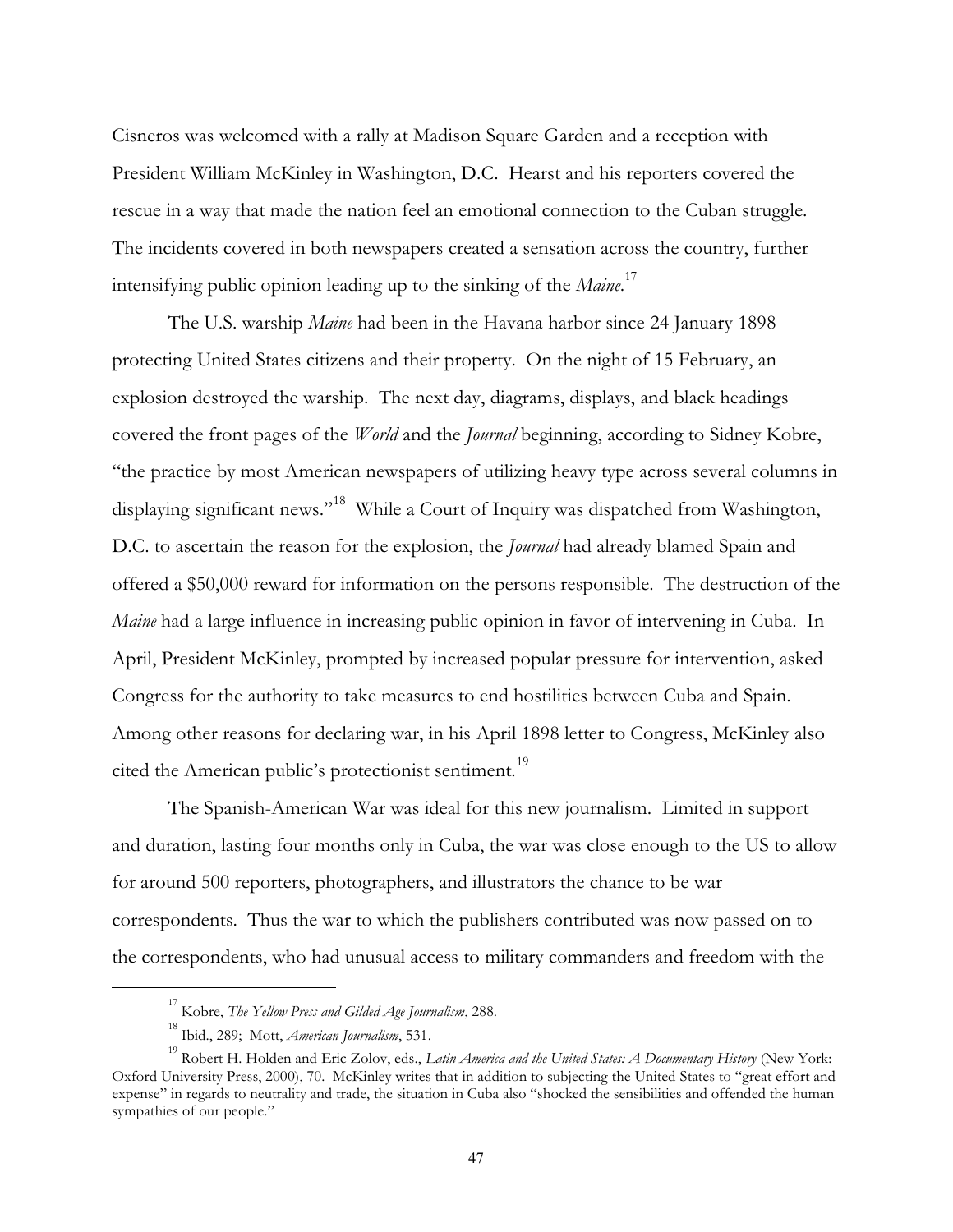information gathered. According to Charles H. Brown, the reporters felt "that they must be held accountable for the state of hostilities" and "assumed airs of authority as to its management" giving "as much prominence to views as to news."<sup>20</sup> Both the *World* and the *Journal* maintained a circulation of around 1.5 million during the war months thanks to its use of banner headlines and detailed dramatic coverage of the battles.<sup>21</sup> By the end of the Spanish-American War, journalism had changed not only in its look and form, but also had new tactics it could use to influence its readers.

Yellow journalism was established through scare-head tactics, the lavish use of pictures, faked interviews and stories, the Sunday supplement, and sympathy for the underdog.<sup>22</sup> Yet, if the war was the catalyst for the emergence of this new style, it simply highlighted structural changes taking place within the newspaper industry. Throughout the 1880s and 1890s, a new, more visual journalism was forming.<sup>23</sup> The characteristics of yellow journalism, according to W. Joseph Campbell, are:

The frequent use of multicolumn headlines that sometimes stretched across the front page; a variety of topics reported on the front page, including news of politics, war, international diplomacy, sports, and society; the generous and imaginative use of illustrations, including photographs and other graphic representations such as locator maps; bold and experimental layouts, including those in which one report and illustration would dominate the front page … Such layouts sometimes were enhanced by the use of color; a tendency to rely on anonymous sources, particularly in dispatches of leading reporters ... ; [and] a penchant for self-promotion, to call attention eagerly to the paper's accomplishments.<sup>24</sup>

These defining factors also were able to cross journalism medium boundaries.

<sup>20</sup> Brown, *The Correspondents' War*, vi.

<sup>21</sup> Mott, *American Journalism*, 537.

 $^{22}$  Ibid., 539.

<sup>23</sup> Kobre, *The Yellow Press and Gilded Age Journalism*, 294.

<sup>24</sup> W. Joseph Campbell, *Yellow Journalism: Puncturing the Myths, Defining the Legacies* (Westport, CT: Praeger, 2001), 8 and 13.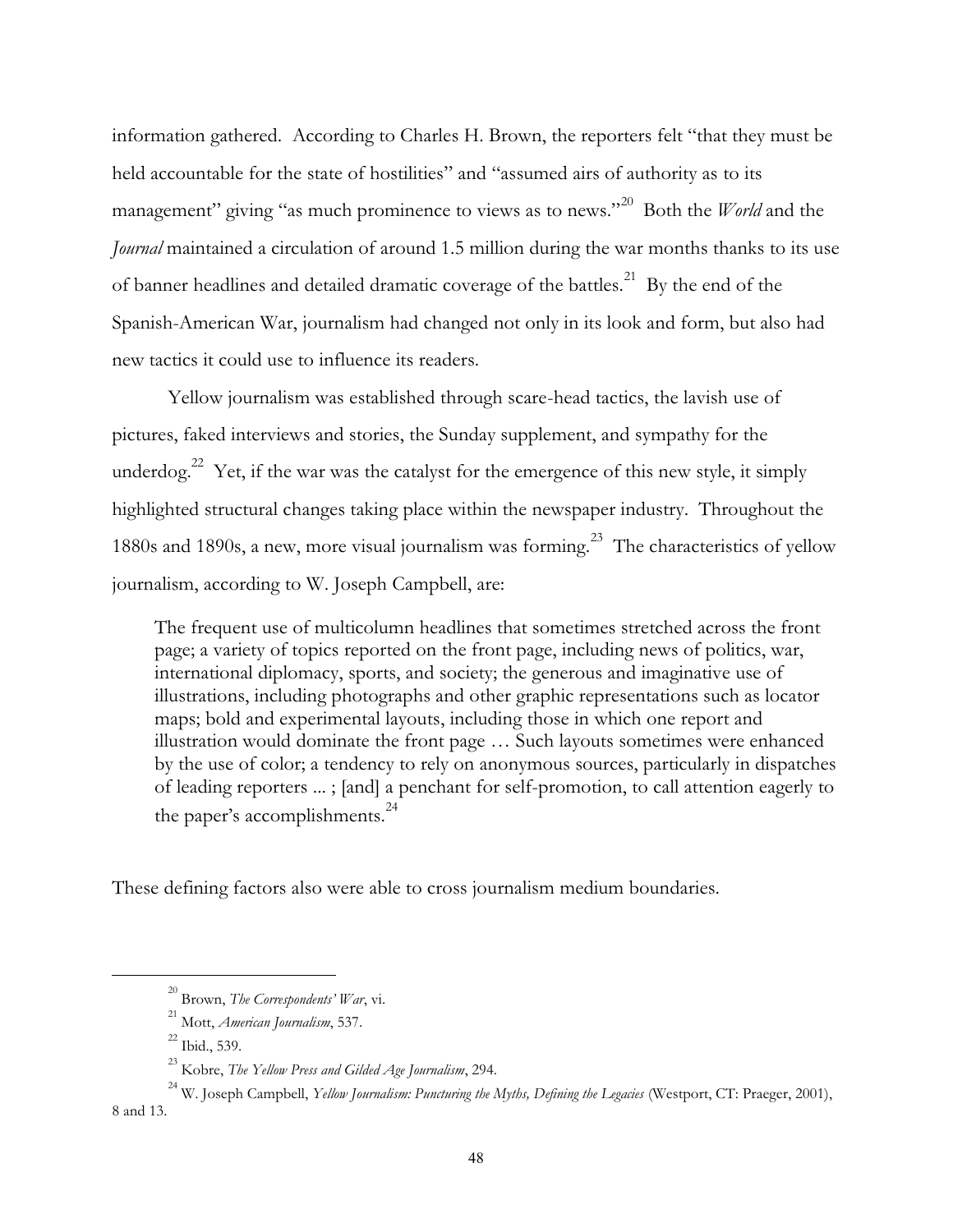The more blatant characteristics of yellow journalism, however, did not last past the turn of the twentieth century. Print journalism had a more formal code of conduct placed upon it in 1911 in order to present more ethical coverage.<sup>25</sup> Independence, factuality, and impartiality characterized this more ethical coverage – soon known as objectivity. $^{26}$ Objectivity became a formal term in journalism, following World War I, was widespread in the 1930s, and reached its zenith in the 1940s and  $1950s$ .<sup>27</sup> However, the characteristics of yellow journalism were not totally eschewed by the world of journalism. According to Frank Luther Mott, yellow journalism evolved out of its "blatant and dishonest phases" and was able to contribute "banner heads, free use of pictures, and the Sunday supplement" to modern print journalism. $^{28}\,$  Campbell agrees with Mott's conclusions regarding the legacy of yellow journalism, and was the first to test such claims. Campbell performed a systematic content analysis of the front pages of seven American newspapers from 1899 to 1999 to test whether and to what extent these newspapers adopted the practices of yellow journalism. $^{29}$ Campbell concluded that features of yellow journalism were adopted and adapted in twentieth-century print journalism. Additionally, I hope to build upon his view, but with the stance that yellow journalism lived on in a new and developing form of journalism –World War II American newsreels. Campbell sees a legacy, but only a partial one. Actually, World

<sup>25</sup> Dicken-Garcia, *Journalistic Standards in Nineteenth Century America*, 8 and 257. Will Irwin, a journalist who reported for the *San Francisco Chronicle*, the *New York Sun*, and *McClure's Magazine*, listed four areas of rules under his Code of Ethics which appeared in a 1911 article in *Collier's Weekly* entitled "The American Newspaper: A Study of Journalism in Its Relation to the Public."

<sup>26</sup> Ward, *The Invention of Journalism Ethics*, 191.

 $^{27}$  Ibid., 215.

<sup>28</sup> Mott, *American Journalism*, 539.

<sup>29</sup> Campbell, *Yellow Journalism*, 151-167. Campbell analyzes the *Los Angeles Times*, the *New York Times*, the *Raleigh News and Observer*, the *Washington Post*, the *Denver Post*, the *San Francisco Examiner*, and the *St. Louis Dispatch*. His method consisted of analyzing and applying point values to certain types of typography, graphics and illustrations, and content. In terms of typography, Campbell looked at multicolumn headlines, two or more multicolumn headlines, and banner headlines. For graphics and illustrations, Campbell looked at multicolumn illustrations, and three of more illustrations. The content Campbell looked at was the use of the newspaper's name in a headline, use of anonymous sources in a staff-produced article, prominence to reports about sports, prominence to reports about society events, and the topic of the main story. However, the characteristics of yellow journalism that were seen in his study were more in the field of typography, rather than in sensationalized content.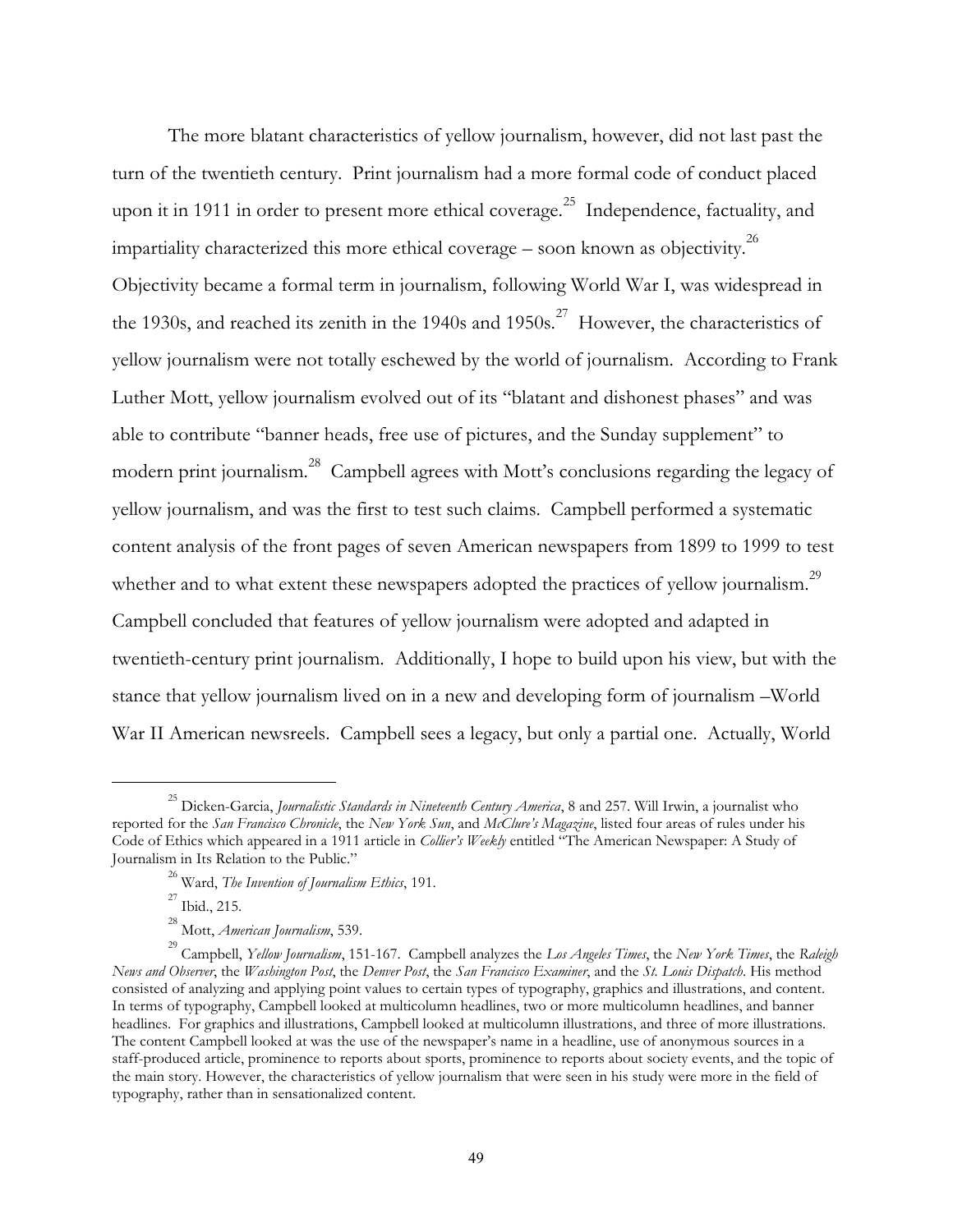War II newsreels continued the full legacy, embracing similar sensationalized characteristics – large headlines, reporting on a variety of topics, and a visual representation of the news. The newsreel was able to pass itself off as a news source, while at the same time pleasing its audience with hyperbolic information from the war front. This sensationalized information hit a boom during World War II and had a direct impact on its viewers. The newsreel, much like yellow journalism war reports, impacted its audience through sensationalized reporting of World War II. Yellow journalism's legacy is not only present in print journalism, but can also be seen in World War II-era American newsreels.

#### **Setting the Stage: The Development of the Newsreel**

We have to ask ourselves, what did the members of the audience say to each other when they left the theater? There was no tradition of pictorial journalism. This explains why early audiences could be taken in.

 $\sim$  Raymond Fielding, quoted in *The Dawn of the Eye*<sup>30</sup>

For ten minutes, twice a week, American audiences watched the news. The newsreel differed from other news forms of its time, such as print or radio. The cinematic and photographic counterpart to print journalism from 1911 to 1967, the newsreel was based primarily on its journalistic predecessor – the newspaper – in its personnel and structure. $^{31}$ The staff of newsreel companies came from the print journalism world.<sup>32</sup> And, while print journalists discovered a new medium with film, they still used the style of a newspaper. For example, newsreel title pages mimicked the headlines of a newspaper, and newsreels presented the most newsworthy story at the beginning, with stories declining in importance as the ten-minute reel played on.

<sup>30</sup> Mark Starowicz and Gene Allen, *History through a Lens: 1894-1919*, vol. 1 of *The Dawn of the Eye: The History of Film and TV News*, VHS, CBC Television with BBC and the History Channel (Princeton, NJ: Films for the Humanities and Sciences, 1997).

<sup>31</sup> Fielding, *The American Newsreel*, 135.

 $32$  Ibid. Hearst, served as one of the backers of a major newsreel company.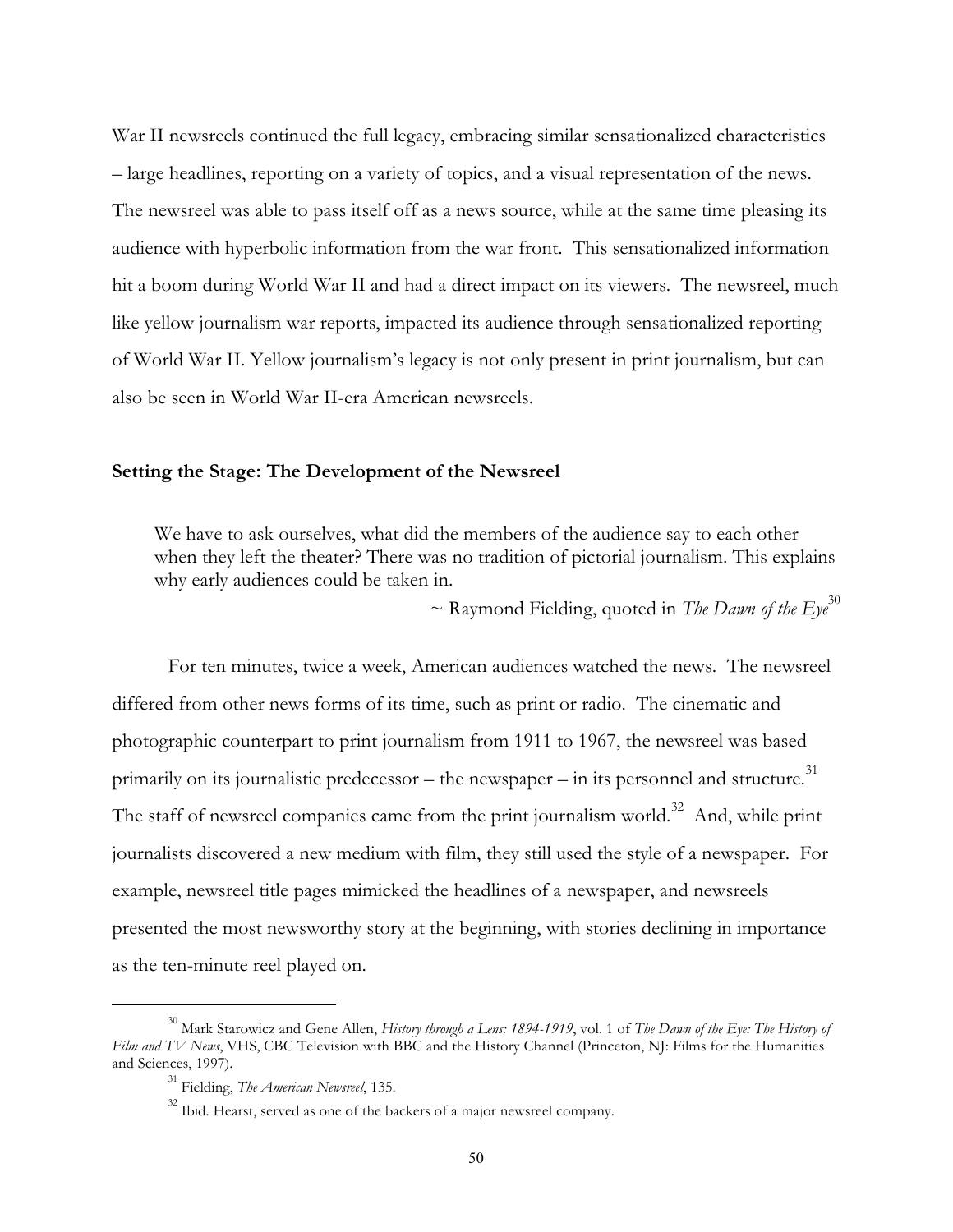Actualities, in the 1890s, were the start of both the newsreel industry and the motion picture industry.<sup>33</sup> These were short films of everyday life, people, and events. Audiences did not expect much from these films and were accepting of any recognizable or familiar scene, such as a sneeze.<sup>34</sup> Early newsreels, however, were not held to print journalism standards since they were an unfamiliar medium that crossed the boundary between journalism and entertainment. What set newsreels apart from entertainment was the fact that the events on the screen were portrayed as actual; what set it apart from journalism was the fact that, in many cases, the events presented on the screen were not the actual events, but recreations of those events. This fact can be seen even at the start of the newsreel industry when, in 1896, Francis Doublier, a cameraman for the Lumiere Brothers, fabricated a film of the Dreyfus affair, making Doublier, according to Raymond Fielding, "one of the first motion picture cameramen to fake a news film – a practice which in time became as much the rule as the exception in the newsreel business."<sup>35</sup> Despite the inclusion of manufactured material, the general public still placed trust in the content and intent of the newsreels they viewed at the movies. $^{36}$  The public's faith can be gleaned from a 1900 editorial in *Leslie's Weekly*, which stated that "A written description is always the point of view of the correspondent. But the Biograph camera does not lie and we form our judgment of this and that as we watch the magic of the screen."<sup>37</sup>

<sup>&</sup>lt;sup>33</sup> Ibid., 3-28. Actualities were short films of general interest that provided a look into contemporary life. One of the earliest actualities was William Friese-Greene's 1889 scenes of London citizens on a Sunday at Hyde Park as they walked to church.

<sup>&</sup>lt;sup>34</sup> "Edison kinetoscope record of a sneeze, January 7, 1894, by W.K.L. Dickson" also titled "Sneeze" or "Fred Ott's Sneeze" filmed 2-7 January 1894 by cameraman William Heise in Edison's Black Maria studio published in the United States by the Edison Manufacturing Co., copyright to W.K.L. Dickson 9 January 1894, source: 0026A.mpg, Library of Congress Motion Picture Broadcasting and Recorded Sound Division, Washington, DC (Compiled by Steven Schoenherr, University of San Diego Department of History), DVD 33.

<sup>35</sup> Fielding, *The American Newsreel*, 8. Doublier is quoted as saying, "Piecing together a shot of some soldiers, one of a battleship, one of the Palais de Justice, and one of a tall gray-haired man, I called it 'L'affaire Dreyfus.' People actually believed that this was a filming of the famous case."

<sup>&</sup>lt;sup>36</sup> Ibid., 146-147. Fielding selected quotations from the popular press at the beginning of the 1900s, revealing how newsreels were thought to be completely objective.

 $37$  Ibid.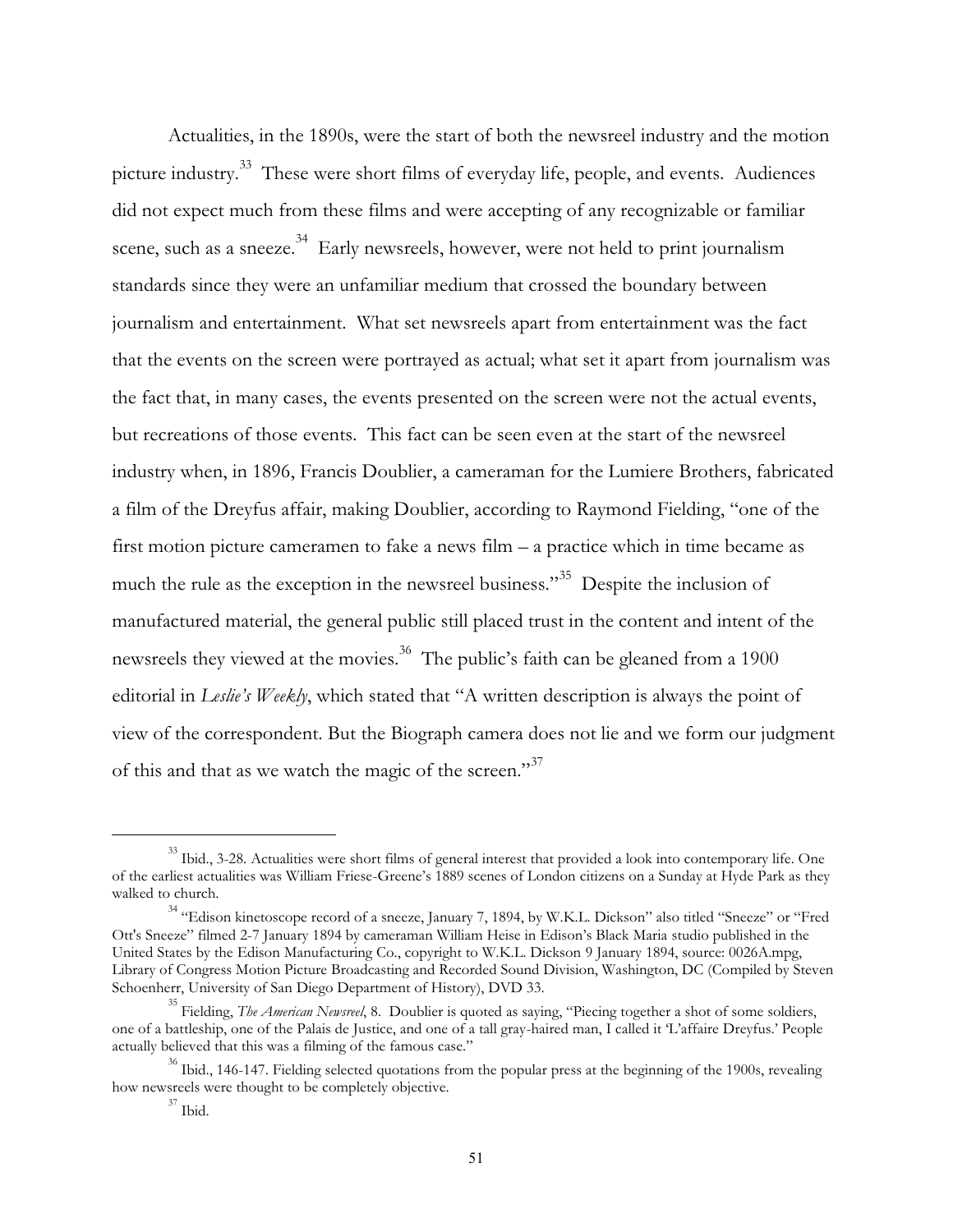The newsreel industry matured in its technological capabilities and, because of that, experienced dramatic growth and expansion in the 1920s and 1930s as competition among producers and cameramen to scoop their rivals became more intense. Responsible for meeting this demand week after week, producers manufactured newsworthy information if none was readily available. $^{38}$  Therefore, according to Fielding, "the price which producers and audiences had to pay for permanent, regular newsreel release was a gradual erosion of authenticity and veracity in newsreel content." $^{39}$ 

As the newsreel evolved from silent to sound, editors added narration, music and sound effects. In order to enhance and distinguish one company from another, all of the major newsreel companies employed the use of a narrator. For example, Universal Newsreel introduced Graham McNamee as the "Universal Talking Reporter" at the end of 1931.<sup>40</sup> In addition, the editors sought a smoothness in presentation, which was facilitated by dramatic scores that made the newsreel more like a theatrical production. Instead of using raw recordings from the field, sound technicians usually mixed the original sound with other tracks or added artificial sound effects from their newsreel sound library.<sup>41</sup> The addition of sound doubled the opportunities for newsreel editors to partake in sensationalism and journalistic fraud – visually and auditorily. According to Fielding, the use of sound effects undermined the credibility of the newsreel because every gain in "smoothness appeared to

<sup>&</sup>lt;sup>38</sup> Ibid., 145, 246, 148-152. The lack of footage led to the frequent practice of manufacturing newsreel scenes, which newsreel editors and cameramen both admitted to and boasted. There were four types of manufactured material during the silent newsreel era. First was the staging of components of an event at the actual time of the event; second was the re-creation of an event with some of the same individuals who were involved in the original event; third was manufacturing events for the camera, especially those events which never would have otherwise occurred; and fourth was the faking of events with celebrities.

<sup>39</sup> Ibid., 145.

<sup>40</sup> Universal Newsreel, December 1931, source: 200 Universal 4-1, DVD 20; Fielding, *The American Newsreel*, 191. Many of these narrators were radio announcers who were heralded as the voice of the newsreel, such as Harry Von Zell as the "Voice of Pathé News."

<sup>&</sup>lt;sup>41</sup> Fielding, *The American Newsreel*, 167. A November 1934 Universal newsreel showed the title card "SPECIAL EXTRA," behind which a hand appeared firing a pistol and followed by the title card "NELSON KILLED," Universal Newsreel, November 28, 1934, source: 200 Universal 06-306, DVD 44.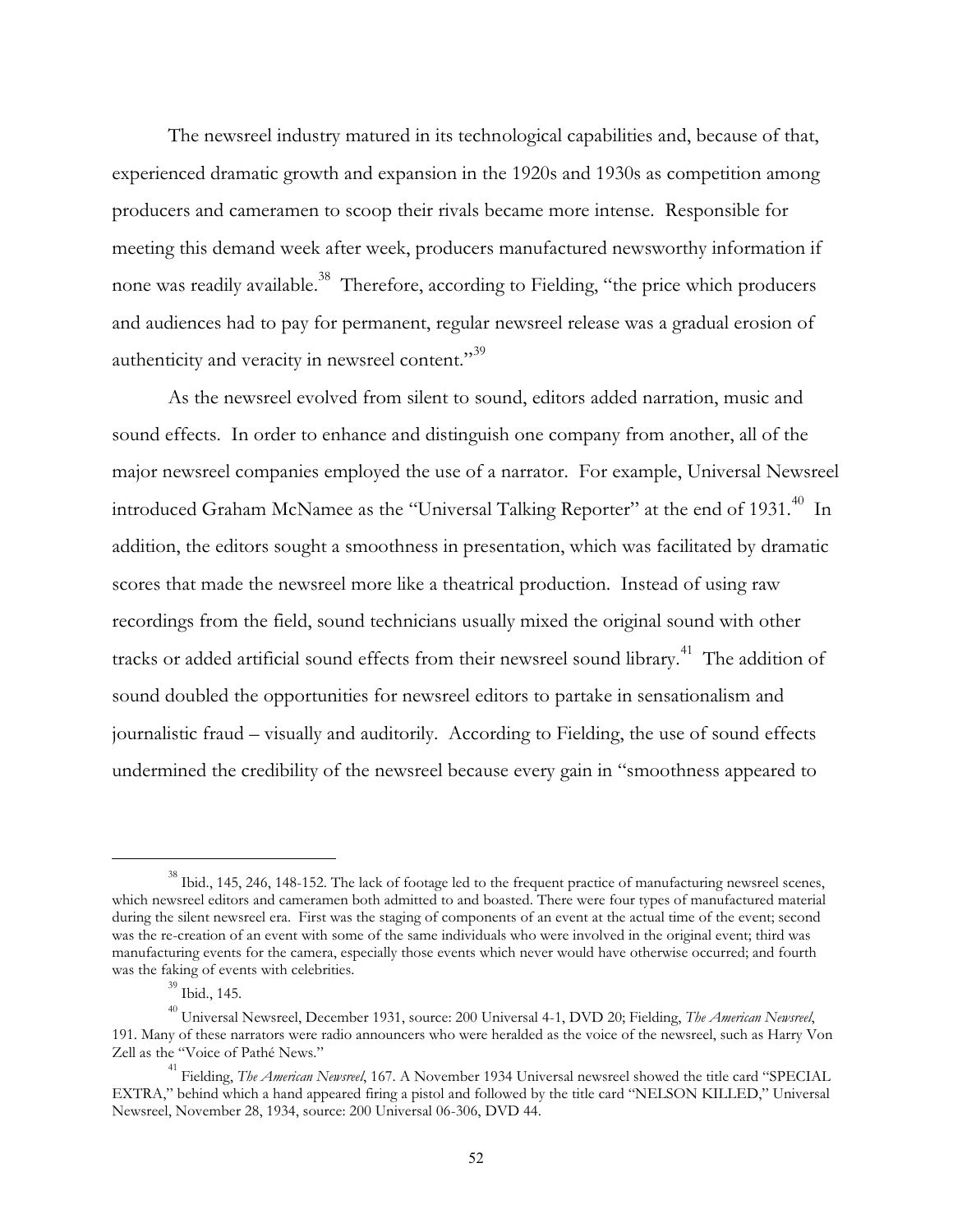be attended by a proportionate decrease in authenticity, believability, immediacy, and journalistic integrity."<sup>42</sup>

## **Newsreels and World War II**

The competition, sensationalism and structure of the newsreel in the 1930s spilled over into the 1940s when the theater-going public clamored for war coverage.<sup>43</sup> The sheer quantity of material newsreel companies gathered made it the medium for presenting actual visual news from the war front. In fact, four-fifths of all newsreel footage released from 1942 to 1946 was war-related, with Paramount News reporting that 77 percent of its news was war news. <sup>44</sup> According to Carlton Brown, newsreels entered their peak as Americans "were far more concerned with world events than they usually are and found the most compelling account of them, for the first time, in the newsreels."<sup>45</sup> Thus, it was the events of the early 1940s that helped newsreels flourish.

The attack on Pearl Harbor in December 1941 dramatically shifted the focus of the war for the American public. Sentiment quickly moved in favor of military intervention after the Japanese attack, resulting in the death of 2,280 American soldiers.<sup>46</sup> A 24 December 1941 Universal Newsreel both chastised Japan and rallied public support: "America is drawn into the world-wide war by Jap infamy and treachery in the Pacific. Dastardly dawn attack on Honolulu unites all Americans in vengeful determination to crush the war-lords of Japan. Get behind your President! Work for Victory! Buy Defense Bonds and Stamps!"<sup>47</sup> Soon after, Roosevelt declared war on Japan and allied the US with Britain, the Soviet Union,

 $^{44}$  Ibid., 289.

<sup>42</sup> Fielding, *The American Newsreel*, 168.

<sup>&</sup>lt;sup>43</sup> Ibid., 205. The 1930s newsreel business benefited from what Fielding called the sensational events of the decade.

<sup>45</sup> Ibid., 291.

<sup>46</sup> Spencer C. Tucker, *The Second World War* (New York: Palgrave Macmillan, 2004), 111-116.

 $^{47}$  Universal Newsreel release sheet, 24 December 1941, source: 200 Universal 14-44, DVD 52. Newsreel companies sent release sheets to theaters on a weekly basis promoting the content of the newsreel.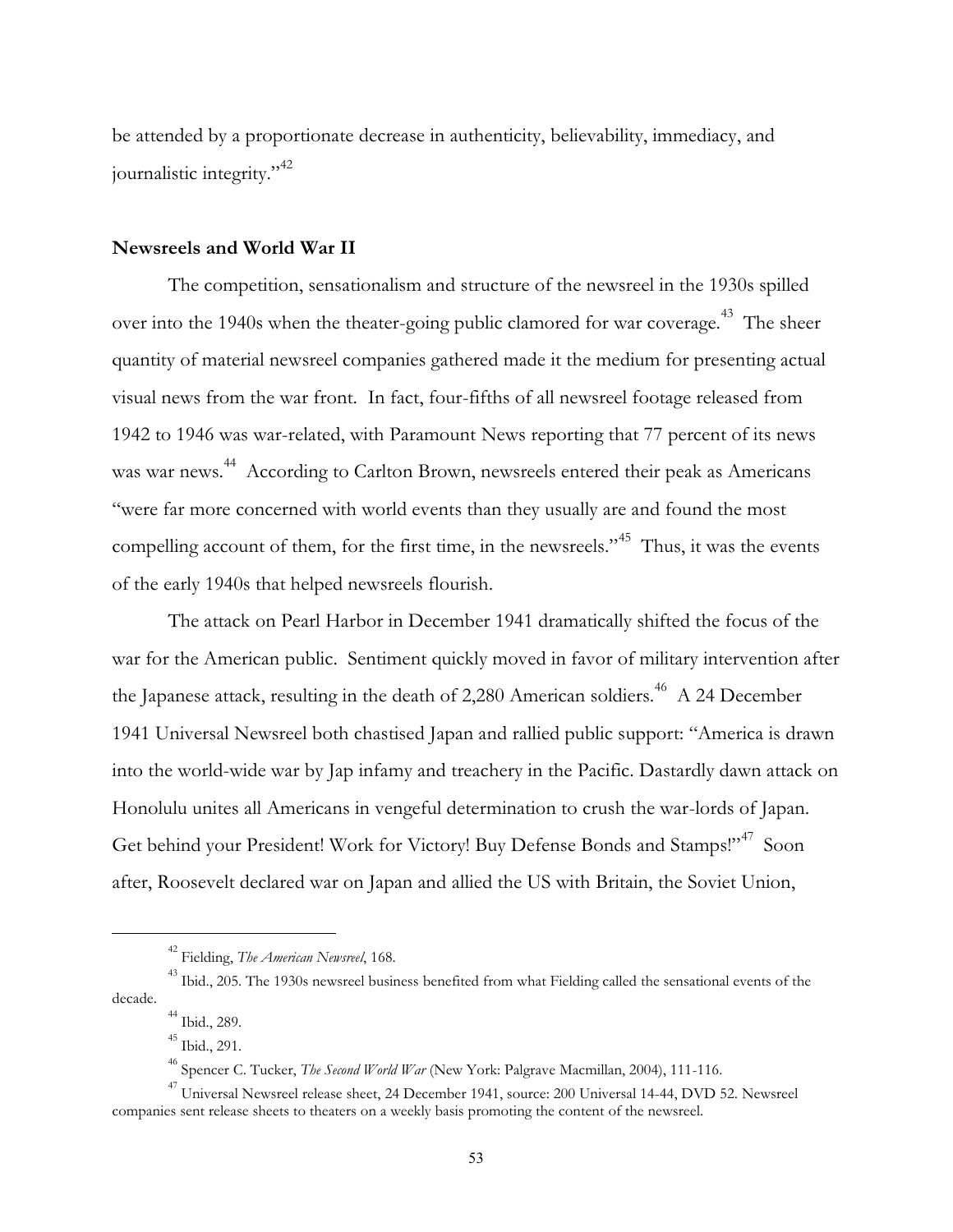China, and over twenty other countries. United State's involvement in the war gave the newsreel a potency among the American population it had never before known.

The newsreel's appeal, Thomas Doherty contends, was the reel itself and the verification it provided of the news that the American public read in newspapers and heard on the radio.<sup>48</sup> Newsreels could not compete with newspapers and the radio in terms of timeliness, and the American public knew that. What mattered more to the newsreel industry was *what* was shown, rather than *when* it was shown. Much of the information presented in the newsreel was not entirely new or exclusive. At the end of the 1930s and throughout the 1940s, the five major newsreel companies participated in a rotapool coverage system in which footage of events was shared between them. Each of the five companies were allowed two cameramen for each theater of war.<sup>49</sup> Either civilian cameramen under the supervision of the military or military cameramen photographed the scenes from the war front. The War Department's Bureau of Public Relations released the already shot, edited, and censored film to the newsreel companies. The companies then shared the footage amongst themselves.<sup>50</sup>

As United States' involvement in the war increased, the newsreel companies had to respond to the public's increasing desire for information and war footage. The newsreel industry had to continue working with the government and its release of the rotapool footage in order to show any war content. But, at the same time, each company had to find a way to distinguish itself in spite of the similar footage they were given. They did so by mimicking what yellow journalists had done – expanding upon their sensational presentation

<sup>&</sup>lt;sup>48</sup> Thomas Doherty, *Projections of War: Hollywood, American Culture, and World War II (New York: Columbia* University Press, 1993), 231.

<sup>49</sup> Fielding, *The American Newsreel*, 273. Colonel William Mason Wright, head of the Pictorial Branch of the Bureau of Public Relations of the Department of War said, "I propose the idea of pooling our resources for the duration of the war. If each newsreel company will provide use with two cameramen for each theater of operations, I think we can adequately cover all theaters."

<sup>&</sup>lt;sup>50</sup> Doherty, *Projections of War*, 233. What newsreel cameramen could shoot was not restricted or censored. Rather, any footage that was not acceptable to be released was edited out by the War Department before distributed to the newsreel companies.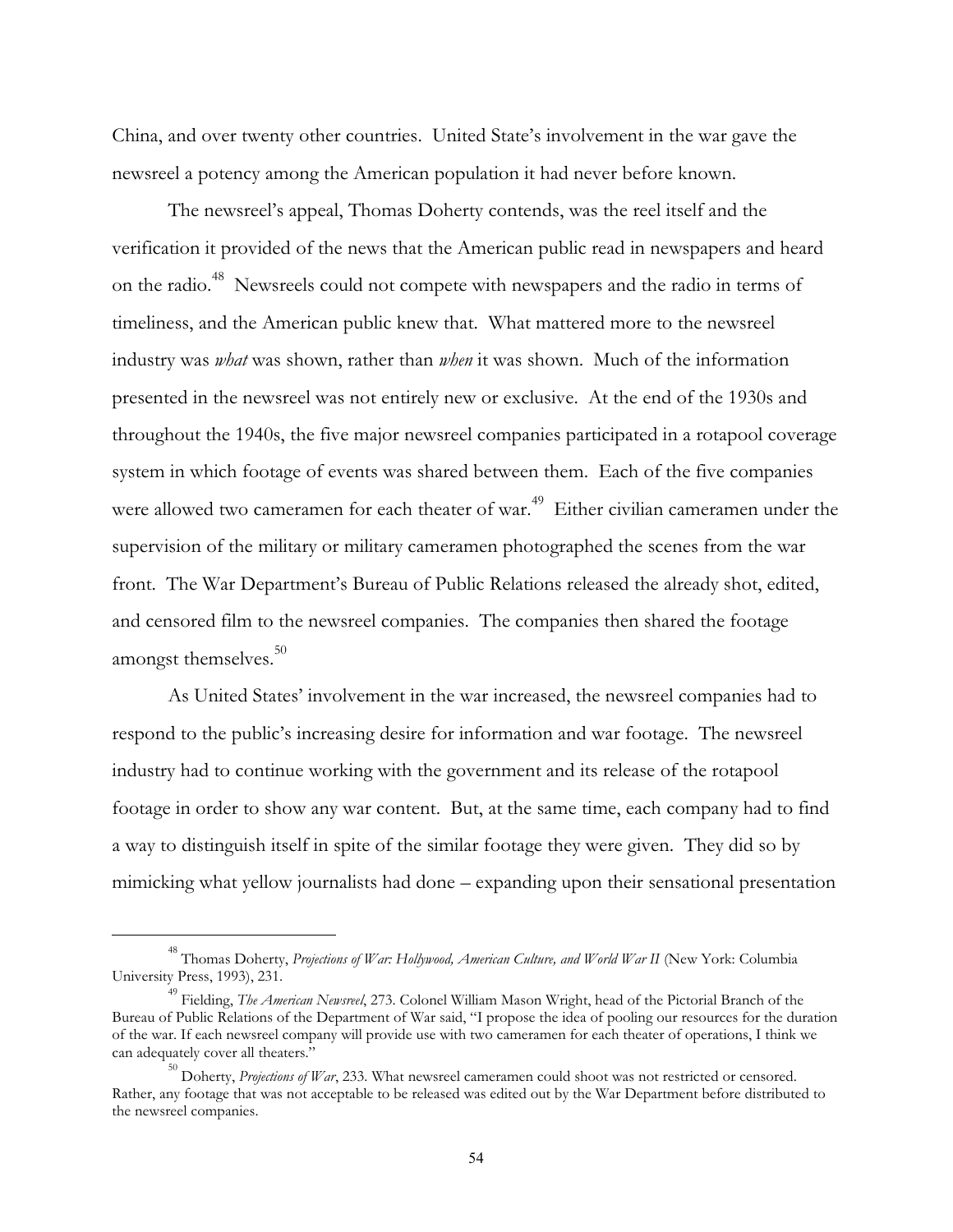of the news. The only way for the five newsreel companies to differentiate themselves was through inventive presentations of the approved and predetermined war news from the rotapool. According to Sumiko Higashi, during World War II "the moral fervor of newsreel rhetoric bordered on paranoia and hysteria" and was characterized by "hyperbole, excess, extravagant claims, externalizing of emotions, theatricality or heightened dramatization, sententiousness, moral Manichaeanism, castigation of monstrous evil and spiritual uplift." $^{51}$ Thus, the newsreel industry relied on the same characteristics that the yellow journalism newspapers had in order to present this hyperbolic version of the news.<sup>52</sup> The contributions of each newsreel company were no longer based on which company got the scoop, but rather on their logo, editing, commentary, and announcer's voice because, according to Doherty, "during the war the action was more editorial than reportorial."<sup>53</sup>

The typical newsreel during World War II primarily contained footage of the war, a main reason why audiences were so intrigued, though producers still included domestic news, following pageantry, celebrity, and sports. Yellow journalism newspapers followed this same trend in presenting information on a variety of topics all on the front page, such as news of politics, war, international diplomacy, sports, and society. A Universal Newsreel from July 1943 reported on the demise of Italian Prime Minister Benito Mussolini's reign with the headline title card, "MUSSOLINI FINISHED."<sup>54</sup> In the same newsreel, aircraft carriers are christened, wheat crops are harvested, "shapely gals" parade in a "prettiest legs" competition, soldiers are put through motion sickness machines, dogs are trained for war, and Jeeps are tested on the hills of Australia.<sup>55</sup> In this one newsreel example, a variety of topics are covered, such as war, domestic issues, and pageantry. Subjects centered on World

<sup>51</sup> Sumiko Higashi, "Melodrama, Realism, and Race: World War II Newsreels and Propaganda Film," *Cinema Journal* 37, no. 3 (Spring 1998): 39 and 43.

<sup>&</sup>lt;sup>52</sup> These characteristics were those that Campbell defined as "yellow journalism." Using this definition of yellow journalism, I will analyze World War II-era newsreels and their tendency to exhibit these same characteristics.

<sup>53</sup> Doherty, *Projections of War*, 233.

<sup>54</sup> Universal Newsreel, 26 July 1943, source: 200 Universal 16-210, DVD 42.

 $^{\rm 55}$ Ibid.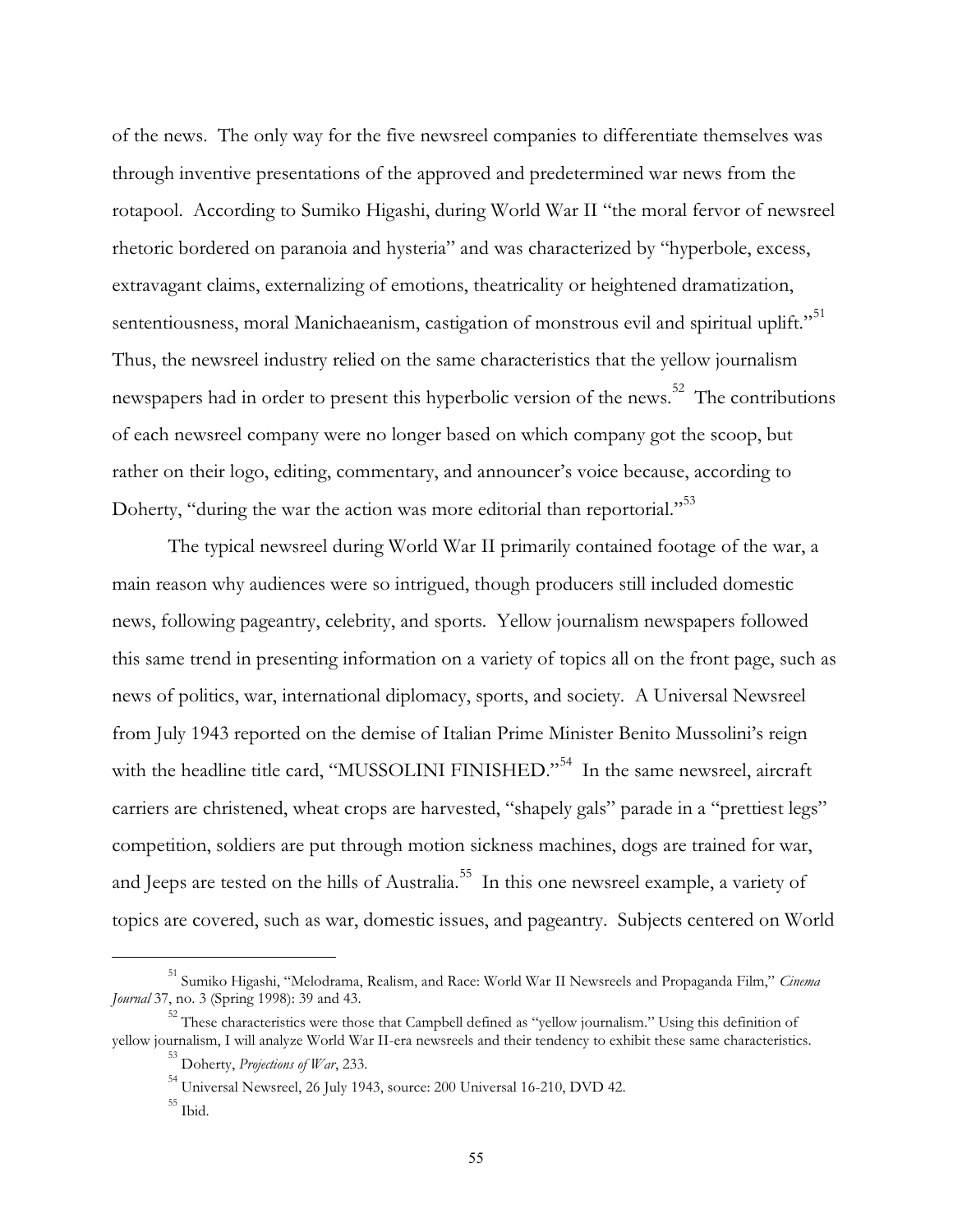War II, just as yellow journalism had focused on the Spanish-American War. However, both forms of journalism also displayed a penchant for a variety of topics.

The reliance on visual information was a major reason why the *Journal* and the *World* were considered so sensational at the turn of the century. The visuals – illustrations, photographs, and maps – of these pictorial newspapers dominated the front page. Visuals were also the hallmark of the newsreel. For example, a September 1941 Universal Newsreel introduced a series of scenes under the title card "ARMED NAZI RAIDER SUNK," which showed a Nazi raider surface ship sink after being hit by torpedoes.<sup>56</sup> Another from November 1943 showed audiences a variety of exciting war scenes, such as Russian armies converging on Korschev and defeating German forces through the use of rocket guns. $^{57}$ Another subject in the same newsreel showed one explosion after the other in Bryansk, Russia, where Russian forces took over the railroad station used by the Germans. In addition, the release of more timely and realistic rotapool footage starting in 1943 was allowed because the course of the war had shifted in favor of the Allies.<sup>58</sup> Therefore, newsreels could highlight dramatic and exciting visual content of victories. For example, "VICTORIES AT SEA" was the headline for an April 1944 Universal Newsreel, which showed American air craft carriers shooting down Japanese planes, and a Nazi submarine defeated by an American Navy seaplane tender.<sup>59</sup> Two months later, a Universal Newsreel release sheet heralded the coming newsreel with the first invasion picture of France: "The Greatest coordination of arms ever portrayed on any motion picture screen in the world. Every scene made during the greatest victory of Allied power, to date."<sup>60</sup> However, use of more realistic war footage could still be deceiving, according to Newton E. Meltzer, because

<sup>56</sup> Universal Newsreel, 15 September 1941, source: 200 Universal 14-15, DVD 41.

 $^{\rm 57}$  Universal Newsreel, 22 November 1943, source: 200 Universal 16-244, DVD 42.

<sup>58</sup> Doherty, *Projections of War*, 239.

<sup>59</sup> Universal Newsreel, 24 April 1944, source: 200 Universal 17-288, DVD 53.

 $^{60}$  Universal Newsreel release sheet, 6 June 1944, source: 200 Universal 17-302, DVD 53.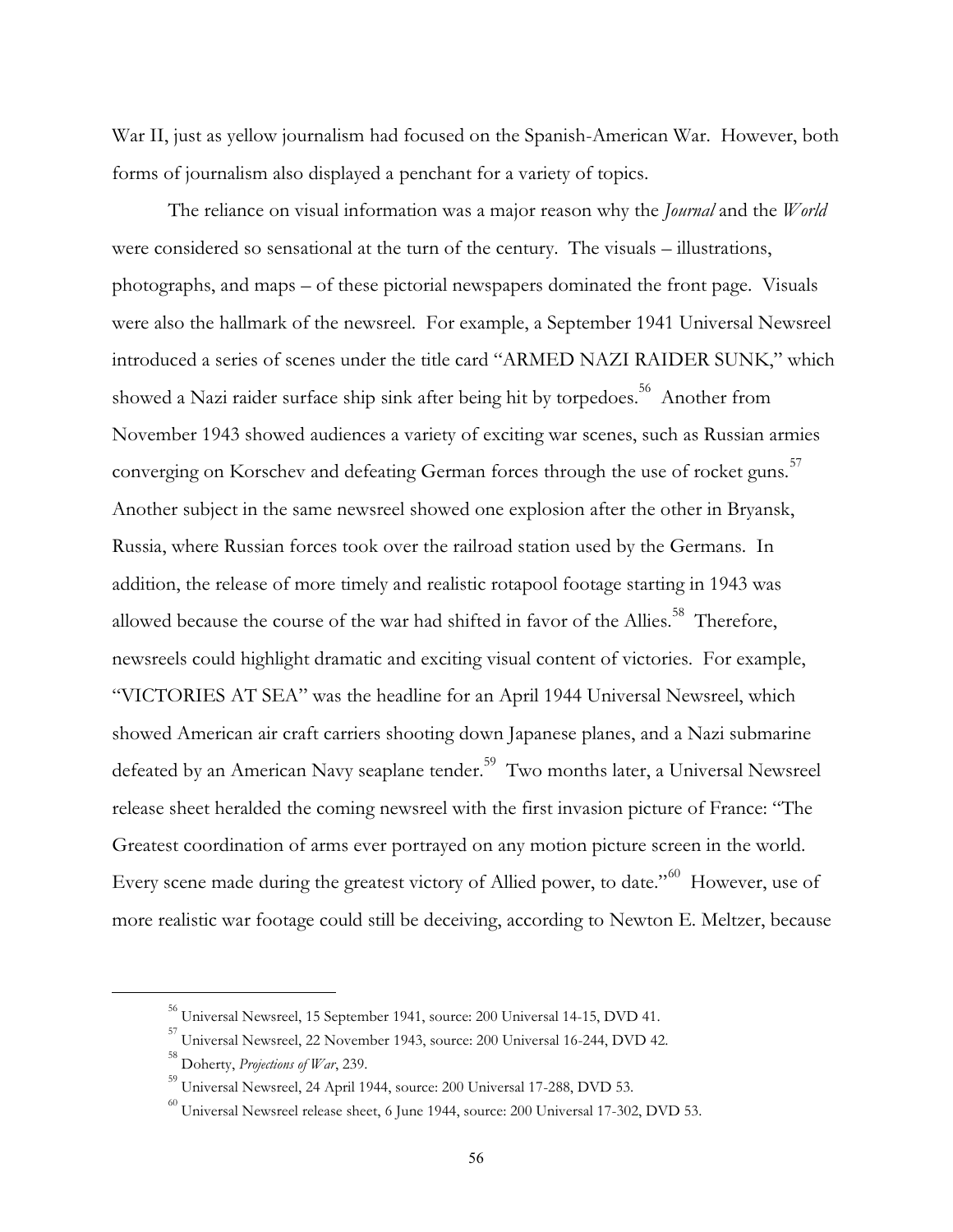the film camera "lies more artfully with the aid of a willing cameraman or editor."<sup>61</sup> One form of "cinematic falsehood" newsreels used was the juxtaposition of scenes to convey a desired feeling or meaning.<sup>62</sup> American audiences flocked to the theaters for visual confirmation of the news, believing what they saw was an untainted reporting of World War II.

The newsreel relied on real life and manufactured footage, but also highlighted additional visual information by showing copious maps, arrows, diagrams, and illustrative graphics. Similarly, the public relied on visuals newspapers provided during the Spanish American War, such as maps showing battles and troop movements. According to Doherty, newsreels used such visuals to their advantage to make sense of the war because they "explained bewildering events on remote atolls and taught geography, military strategy, and international politics to a public conscious of the importance but confused by the complexity."<sup>63</sup> For example, a June 1941 Universal Newsreel reported on the sinking of the *SS Robin Moor*. <sup>64</sup> A standard school map appears on the screen with a pencil tracing the route of the *Robin Moor* before a U-boat sank it. Over time, the newsreels matured in their presentation of maps, as can be seen with a February 1945 Universal Newsreel where United States forces attacked the Japanese from the South China Sea.<sup>65</sup> An animated map shows the South China Sea in relation to the continents bordering it. When the narrator talks about a heavy storm, an animated storm cloud appears on the map. Flashing animated arrows later point out where the Allied forces attacked. Maps and diagrams explained the war to audiences, and also helped newsreel editors fill in holes where they might not have had exciting footage to show.

<sup>61</sup> Newton E. Meltzer, "Are Newsreels News?" *Hollywood Quarterly* 2, no. 3 (April 1947): 270.  $62$  Ibid.

<sup>63</sup> Doherty, *Projections of War*, 231.

<sup>64</sup> Universal Newsreel, 16 June 1941, source: 200 Universal 13-989, DVD 41.

<sup>65</sup> Universal Newsreel, 19 February 1945, source: 200 Universal 18-374, DVD 55.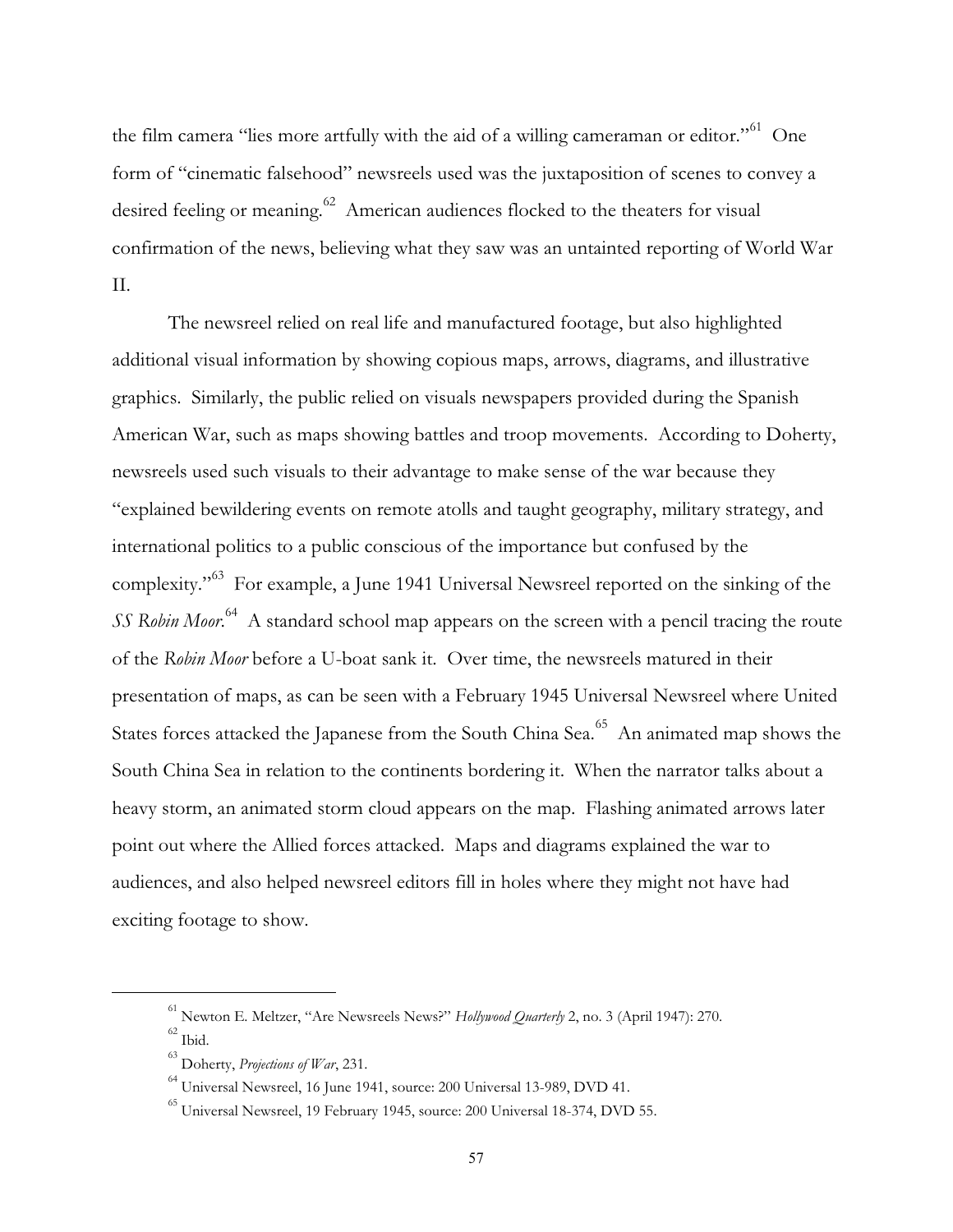Eye-catching, multi-column, heavy type, and banner headlines that stretched across the page characterized yellow journalism.<sup>66</sup> The newsreel, based on the presentation characteristics of the newspaper, displayed its own headlines in the introductory title card of each subject. The newsreels of the World War II era presented these headlines in capital letters and written in an active and dramatic fashion. For example, a May 1941 title card told audiences "H.M.S. HOOD AVENGED."<sup>67</sup> A 1943 title card introduced information on a new tank artillery gun with the headline "UNCLE SAM'S NEW KILLER."<sup>68</sup> The title cards told the story of the war. In March 1945, a Universal Newsreel title card reported "MANILLA FREE OF JAPANESE DOMINATION."<sup>69</sup> April 1945 broke the news that the "ALLIED NET TIGHTENS ON GERMANY." $^{70}$  One month later, the "BEATEN NAZIS SIGN HISTORIC SURRENDER."<sup>71</sup> And July 1945 reported on the "FINAL DAYS OF THE STRUGGLE IN OKINAWA."<sup>72</sup> Headlines are used to grab the attention of the audience. While similar to newsreels of the past decades, title card headlines of the World War II era were different because of their ability to keep audiences coming to the theaters and, while there, in their seats.<sup>73</sup> Though title card headlines presented truthful information about the coming scenes, they did so in a theatrical fashion, a practice print journalism had introduced, but eschewed at the turn of the century. The newsreels were not a true representation of a type of journalism that followed a code of conduct. These title

<sup>66</sup> Headlines during Hearst's coverage of the Cisneros rescue included: "The Cuban Girl Martyr" and "An American Newspaper Accomplishes at a Single Stroke What the Red Tape of Diplomacy Failed Utterly to Bring about in Many Months." Brown, *The Correspondents' War*, 99.

 $^{67}$  Universal Newsreel, 29 May 1941, source: 200 Universal 13-984, DVD 40.

<sup>68</sup> Universal Newsreel, 10 May 1943, source: 200 Universal 16-188, DVD 41.

<sup>69</sup> Universal Newsreel, 22 March 1945, source: 200 Universal 18-383, DVD 55.

 $^{70}$  Universal Newsreel, 9 April 1945, source: 200 Universal 18-388, DVD 56.

<sup>71</sup> Universal Newsreel, 14 May 1945, source: 200 Universal 18-398), DVD 56.

 $^{72}$  Universal Newsreel, 5 July 1945, source: 200 Universal 18-413, DVD 57.

<sup>&</sup>lt;sup>73</sup> Doherty, *Projections of War*, 239-240. The Motion Picture Research Bureau reported that 85 percent of the public wanted to see the topics of war covered in the newsreels and advertised prominently on the theater marquees. This more attentive audience would rather watch the newsreel than visit the "lavatory" or talk to each other.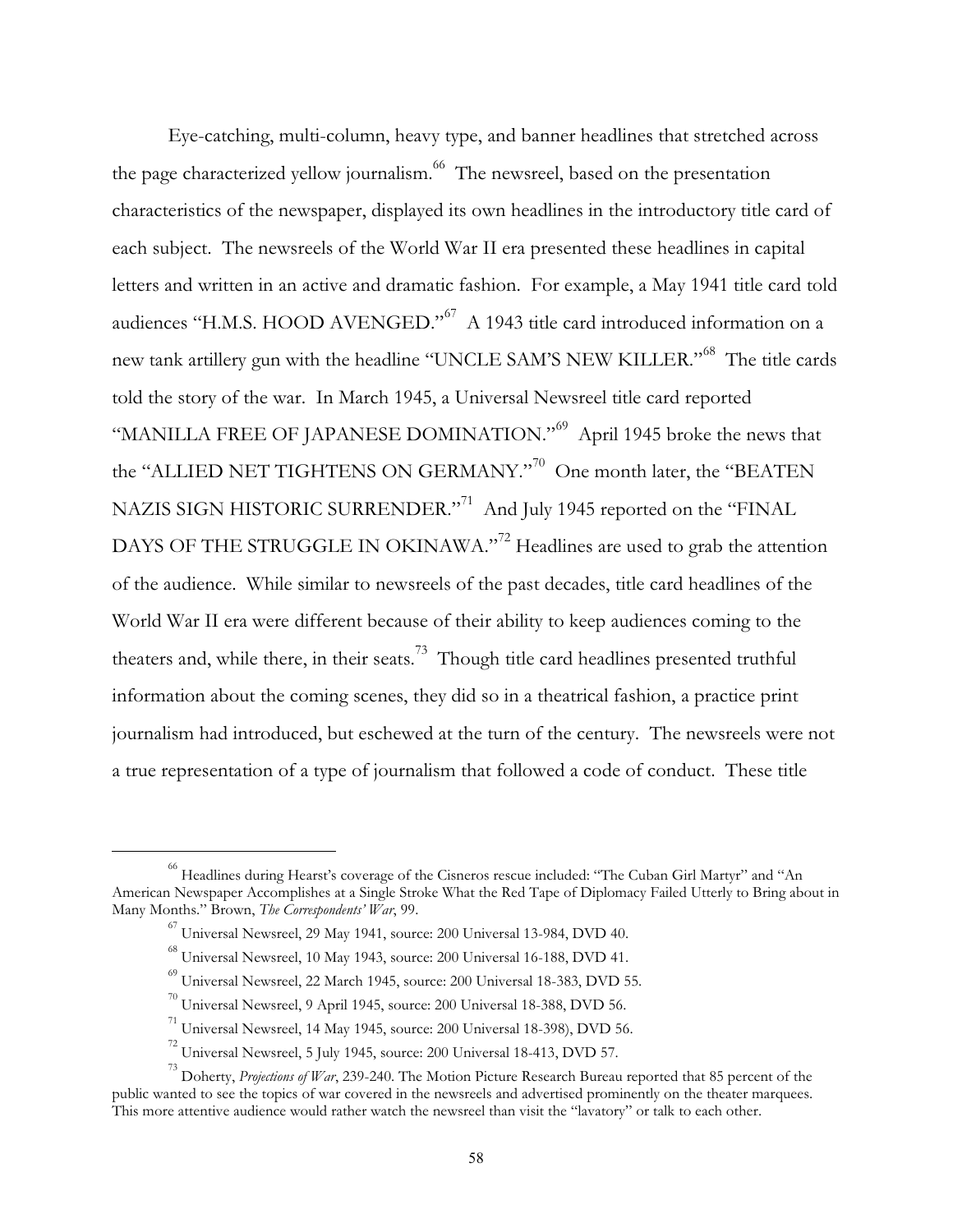card headlines are just another example of how newsreels followed the codes and characteristics of yellow journalism.

The main newsreel characteristics were not new or even revolutionary during World War II. They began during the era of yellow journalism and were adopted for the medium of film, honing sensationalist presentation characteristics through coverage of the war. In addition, newsreels went a step further than yellow journalism in its editorialized version of the news because of the ability to use sound. Yellow journalism was known for its emotionalized and editorialized reporting of events, which influenced public opinion.<sup>74</sup> Newsreels followed its lead by transforming the reporter into the narrator, the voice of the reel, a practice which continued and was improved upon during World War II.

The newsreel companies set themselves apart through their narrative voice. The "Voice-of-God" narrations briefed the American public about other cultures, cultures that represented opposition to the forces of the United States.<sup>75</sup> The invisible and omniscient narrator also taught the audience about the war, while at the same time influencing the views of the theater-going public. For example, the narrator of a February 1945 attack on Japan relayed this dramatic information to audiences: "Carrier forces attached to the greatest fleet on earth roll on the waters off Japan and the Philippines. A deadly brood gets ready for a crushing blow at enemy sea units and shore installations. Official Navy pictures show a deck-load of death ready for delivery."<sup>76</sup> Another narration excessively described a March 1945 night bombing of Pforzheim: "A city is literally being wiped out before your eyes. Explosions and fires are sucking the oxygen from the air. Nothing can live in this inferno."<sup>77</sup> The narrator giving this dramatic version of the news on film was the

<sup>&</sup>lt;sup>74</sup> Brown, *The Correspondents' War*, vi. According to Brown, the reporters felt "that they must be held accountable for the state of hostilities" and "assumed airs of authority as to its management" giving "as much prominence to views as to news."

<sup>75</sup> Higashi, "Melodrama, Realism, and Race," 39 and 43.

<sup>76</sup> Universal Newsreel, 19 February 1945, source: 200 Universal 18-374, DVD 55.

 $^{77}$  Universal Newsreel, 15 March 1945, source: 200 Universal 18-381, DVD 55.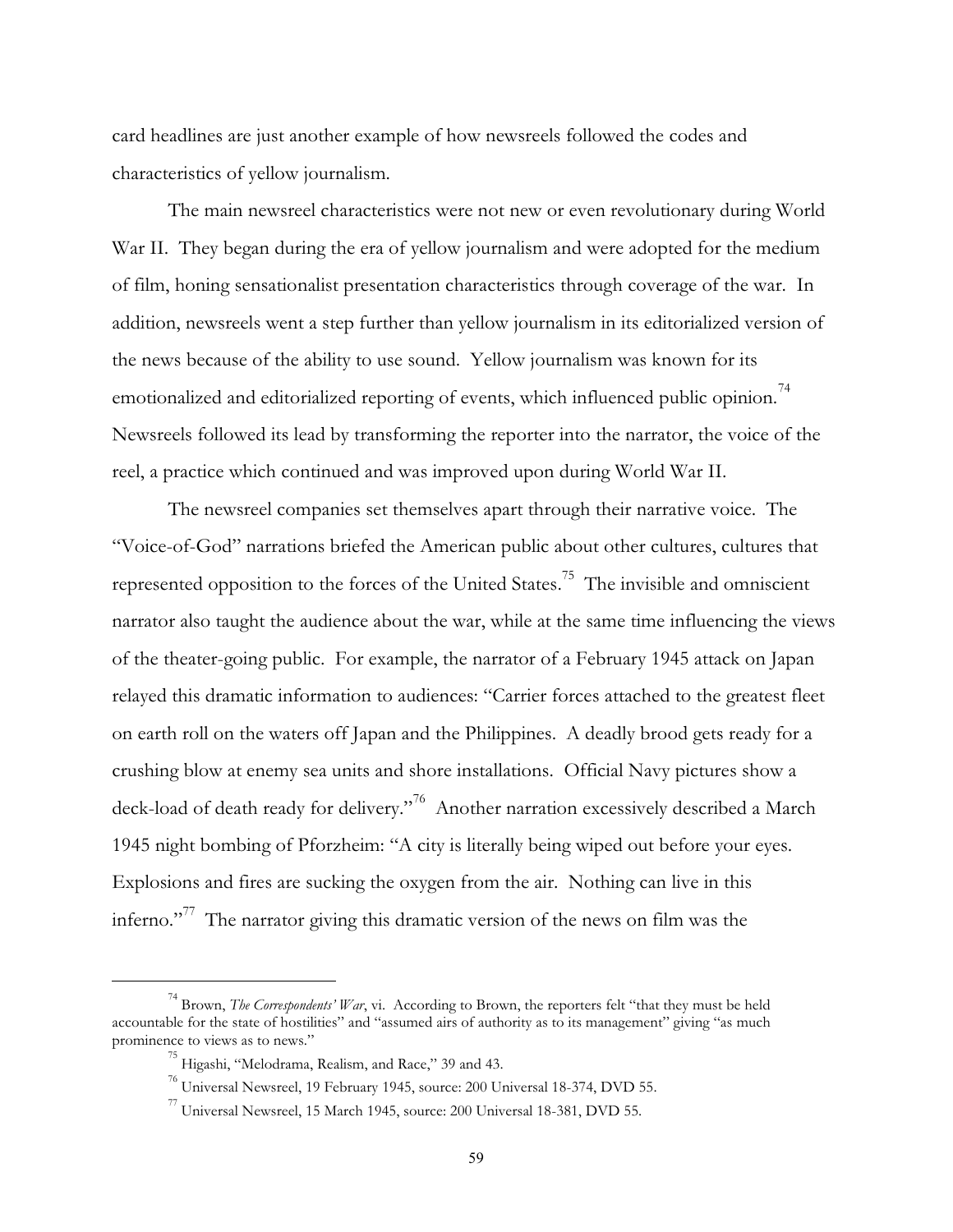counterpart to the reporter in print. Just as the reporter during the Spanish-American War was taught to write in a concise and dramatic telegraphic style, according to narrator Harry Von Zell, "my delivery had to be similar to that of a teletype machine – crisp, flat."<sup>78</sup> The narrator was the most effective medium in communicating the newsreel's message to its audience. In order to present the approved and predetermined war news from the rotapool, the narrations written and the narrator's delivery instilled a dramatic and encouraging feel to the newsreels.<sup>19</sup>

The narrative voice was also backed by a variety of additional sounds, which included dramatic music to heighten the emotion of the newsreel. Universal Newsreels in 1944 and 1945 were introduced with the Universal Newsreel logo "COVERS WORLD-WIDE EVENTS" while upbeat music played in the background.<sup>80</sup> This music, usually trumpets blaring, continued on throughout the newsreel and reached dramatic heights during combat scenes. The more excessive the narrator got in his narrations, the more heightened the music got. Instrumental renditions of, for example, "Yankee Doodle Dandy" were also used, adding to the patriotic and theatrical nature of the newsreel.<sup>81</sup> To further augment the visuals, according to Doherty, companies relied on prerecorded sounds of the war, such as "the accelerating roar of a divebombing plane, the distinctive explosions from different caliber ordnance, and the trademark 'squish' of the flamethrower."<sup>82</sup> Examples of dive bombing planes and explosions can be heard in a March 1945 Universal Newsreel as "CARRIERS HIT JAPAN!"<sup>83</sup> While easier for the newsreel editor, the use of these canned

<sup>78</sup> Fielding, *The March of Time*, 11. The newspaper reporter's writing style evolved just prior to the Spanish American War due, in part, to the Civil War. Because of the use of the telegraph by newspapers, the reporter, according to Douglas, developed "a clipped, telegraphic style" and "learned the art of writing in a concise, dramatic style." Douglas, *The Golden Age of the Newspaper*, 66.

<sup>&</sup>lt;sup>79</sup> George H. Roeder, Jr., *The Censored War: American Visual Experience during World War II (New Haven, CT:* Yale University Press, 1993), 17-18.

 $^{80}$  Universal Newsreel, 1944-1945, source: DVD 53-57.

<sup>81</sup> Universal Newsreel, 15 March 1945, source: 200 Universal 18-381), DVD 55.

<sup>82</sup> Doherty, *Projections of War*, 245-246.

 $^{83}$  Universal Newsreel, 19 March 1945, source: 200 Universal 18-382, DVD 55.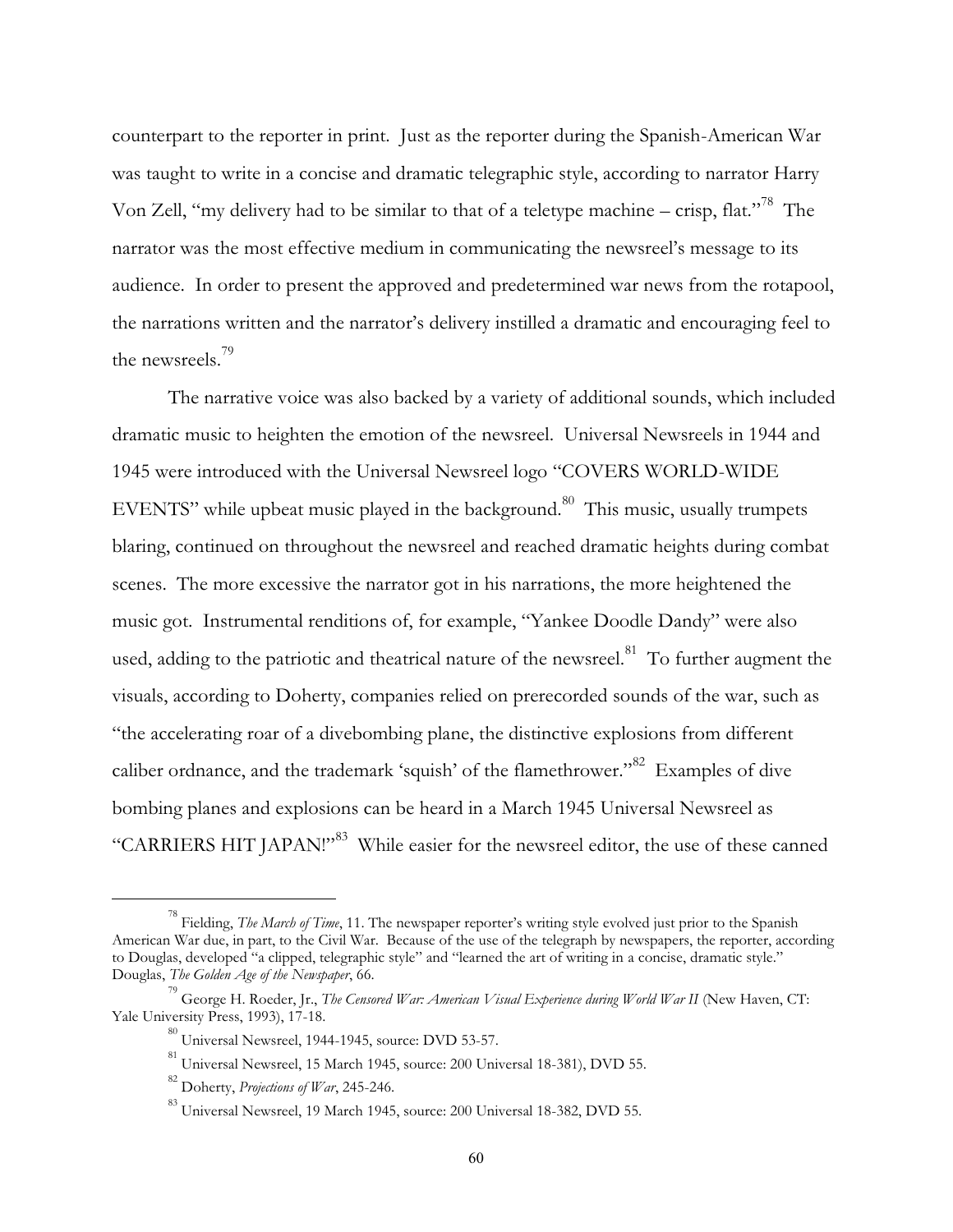war sounds in a newsreel that was supposed to be authentic was, instead, illusory. The techniques utilized in sound editing were perfected during this time, allowing for, according to Fielding, "considerable alteration of the original meaning and emphasis in any particular sequence."<sup>84</sup> Narration, music, and sound effects both heightened emotions of American audience members, and increased interest in the newsreels. At the end of World War II, the United States had become a world power and the newsreel had become a trusted source for information. Its presentation of that information was questionable throughout the war, but it was the "war [that] amplified the power of motion picture news." 85

## **Audience and Impact**

You suddenly have this tremendous repository of visually compelling material and, for the first time, motion picture news becomes as narratively and visually compelling as motion picture entertainment, and that really makes the newsreels something different than before the Second World War.

 $\sim$  Thomas Doherty, quoted in The Dawn of the Eye<sup>86</sup>

World War II allowed the newsreel to flourish, and to do so in front of American audiences filling theaters across the country. Americans were part of an "imagined community" when they stepped foot into a movie theater.<sup>87</sup> Twice a week, newsreels played in front of millions of viewers who crossed class-lines, regions, and ethnicities.<sup>88</sup> Film brought American audiences the news and, at the same time, softened the impact of a changing world due to the effects of war. The war years brought to light the capabilities of

<sup>84</sup> Fielding, *The American Newsreel*, 241.

<sup>85</sup> Starowicz and Allen, *Eyes of the World*.

<sup>86</sup> Ibid.

<sup>87</sup> Benedict Anderson, *Imagined Communities: Reflections on the Origin and Spread of Nationalism* (New York: Verso, 1991), 6-7. Anderson defines his view of a nation as an imagined community in which, no matter how large or small the community is, all the members will never know each other, however they see themselves as a coherent community. Americans viewing newsreels, no matter how far apart they were geographically, we part of this common imagined community, confirming Anderson's argument that "regardless of the actual inequality or exploitation that may prevail in each, the nation is always conceived as a deep, horizontal comradeship."

<sup>88</sup> Roeder, *The Censored War*, 4.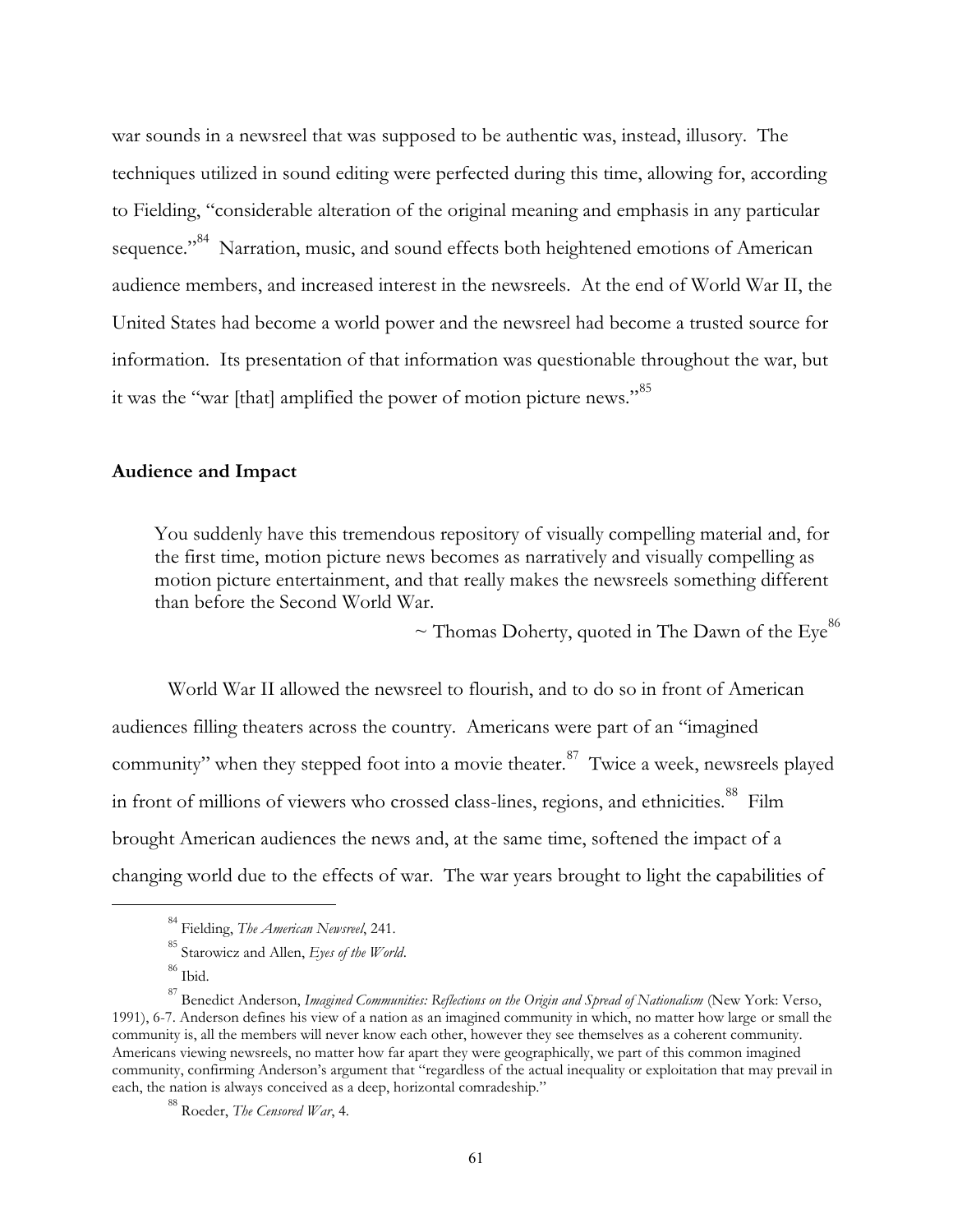film, and therefore facilitated, according to Doherty, the "transition from a rational printbased culture to an impressionistic motion picture world."<sup>89</sup> These images became the collective memory of war for the American public as film visually archived the events of their lifetime. By the 1940s, on average, Americans visited their local movie theater at least three times a month.<sup>90</sup> Throughout the war, and as newsreels grew in popularity, audiences went to the theater not just for the Hollywood feature film. The marquees even displayed the newsreel alongside the feature film. The Motion Picture Research Bureau reported that 85 percent of the public wanted to see the topics of war covered in the newsreels and advertised prominently on the theater marquees.<sup>91</sup> Pathé advertised, "today news-on-thescreen rivals the feature as a marquee attraction," a statement that Doherty confirms as most likely true.<sup>92</sup> Because of such promotion and due to its war coverage, the newsreel developed an attentive audience.

What made the visuals presented in the newsreels also influential was the widespread acceptance of newsreels as a source for information. While popular public opinion showed trust in the newsreels before the 1940s, it was not until World War II that both the motion picture industry and the journalism world took notice and recognized the importance of the footage being presented to mass audiences. Critics began writing about the newsreel, according to Fielding, "half hoping that it might, in war, realize its always recognized potential for intelligent journalistic contribution."<sup>93</sup> William Whitebait of the *New Statesman and Nation* wrote that "Queues twenty-five yards long outside the news theatres testified to the main drama of this week and of many weeks to come. … Here, for once, was something worth standing in the rain for."<sup>94</sup> Additionally, the film industry praised the manner in

<sup>89</sup> Doherty, *Projections of War*, 6.

<sup>90</sup> Roeder, *The Censored War*, 4; Meltzer, "Are Newsreels News?" 271. Newsreels reached a larger audience because a majority of the members of a family in two out of three American homes visited the theater for the newsreel.

<sup>91</sup> Doherty, *Projections of War*, 239-240.

<sup>92</sup> Ibid., 239.

<sup>93</sup> Fielding, *The American Newsreel*, 291.

<sup>94</sup> William Whitebait, "The Movies," *New Statesman and Nation*, June 17, 1944, 404.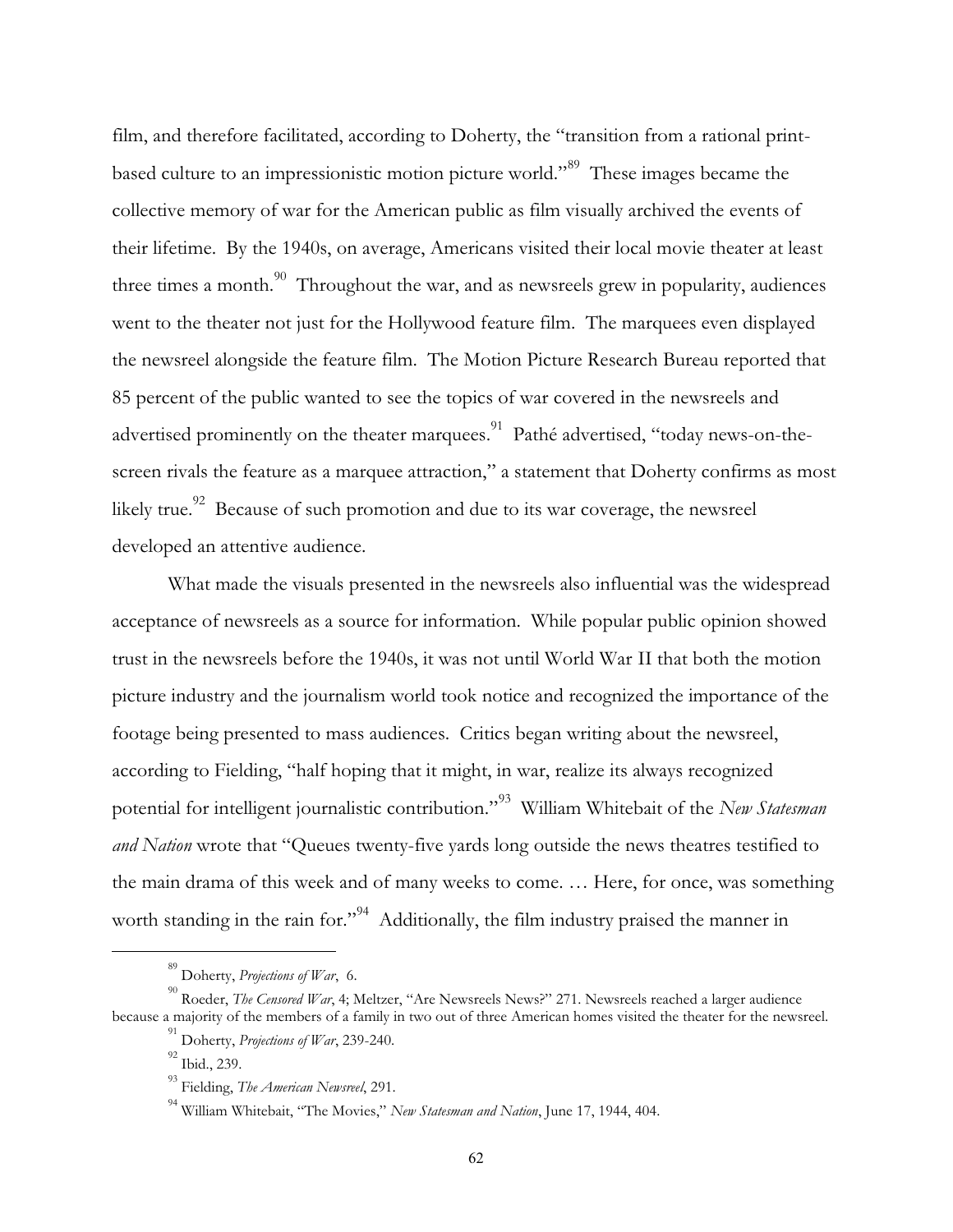which the newsreel presented the news, pointing out the mass appeal of the medium. The *Motion Picture Herald*, which in the 1930s degraded the newsreel's importance, warned that "the patrons will immediately start beefing" if the newsreel was cut out of the program during the  $1940s$ .<sup>95</sup> This type of fervor for the newsreel was because, according to the *Motion Picture Herald*, "A man reads his paper or hears a broadcast about the great victory at Sicily, then he wants to see how it was done – so he goes to see it in the newsreel."<sup>96</sup> Due to the opportunities afforded to the newsreel industry during World War II, and the way in which the newsreels covered those events, the newsreel grew in status, both theatrically and journalistically, as the whole of its viewers saw the importance and impact of the medium.

While it was a new medium of public information to be reckoned with, Meltzer argued in 1947 that the newsreel was not a true representation of the social and political world Americans lived in, and would not truly be "*news* until they [newsreels] are freed from the superficial formula that has cursed them for nearly four decades."<sup>97</sup> What made newsreels so potent in imparting certain views was the fact that these films purported to be real or truthful, and therefore, according to Higashi, brought "the spectator into more direct contact with the historical world."<sup>98</sup> The content of the newsreel helped to create a perception of the world, which was accepted by the public largely because newsreels were now an accepted and trusted form of news. The newsreel's concentration of facts in a short period of time, coupled with its journalistic foundations and documentary framework, gave the newsreel the "weight of conviction" and a legitimacy among the public.<sup>99</sup> The newsreel,

<sup>95</sup> Doherty, *Projections of War*, 239. See also, Fielding, *The American Newsreel*, 222. In 1937, the *Motion Picture Herald* published, "... newsreels have no social obligation beyond those of the amusement industry and theatres they are supposed to serve. Newsreels have an obligation, if they are to be purveyed as entertainment in theatres, to be entertaining. They have no obligation to be important, informative. They can successfully present neither one side, both sides, nor the middle of any social condition or issue."

 $^{96}$  Ibid.

<sup>97</sup> Meltzer, "Are Newsreels News?" 272.

<sup>&</sup>lt;sup>98</sup> Higashi, "Melodrama, Realism, and Race," 39.

<sup>&</sup>lt;sup>99</sup> Meltzer, "Are Newsreels News?" 271.